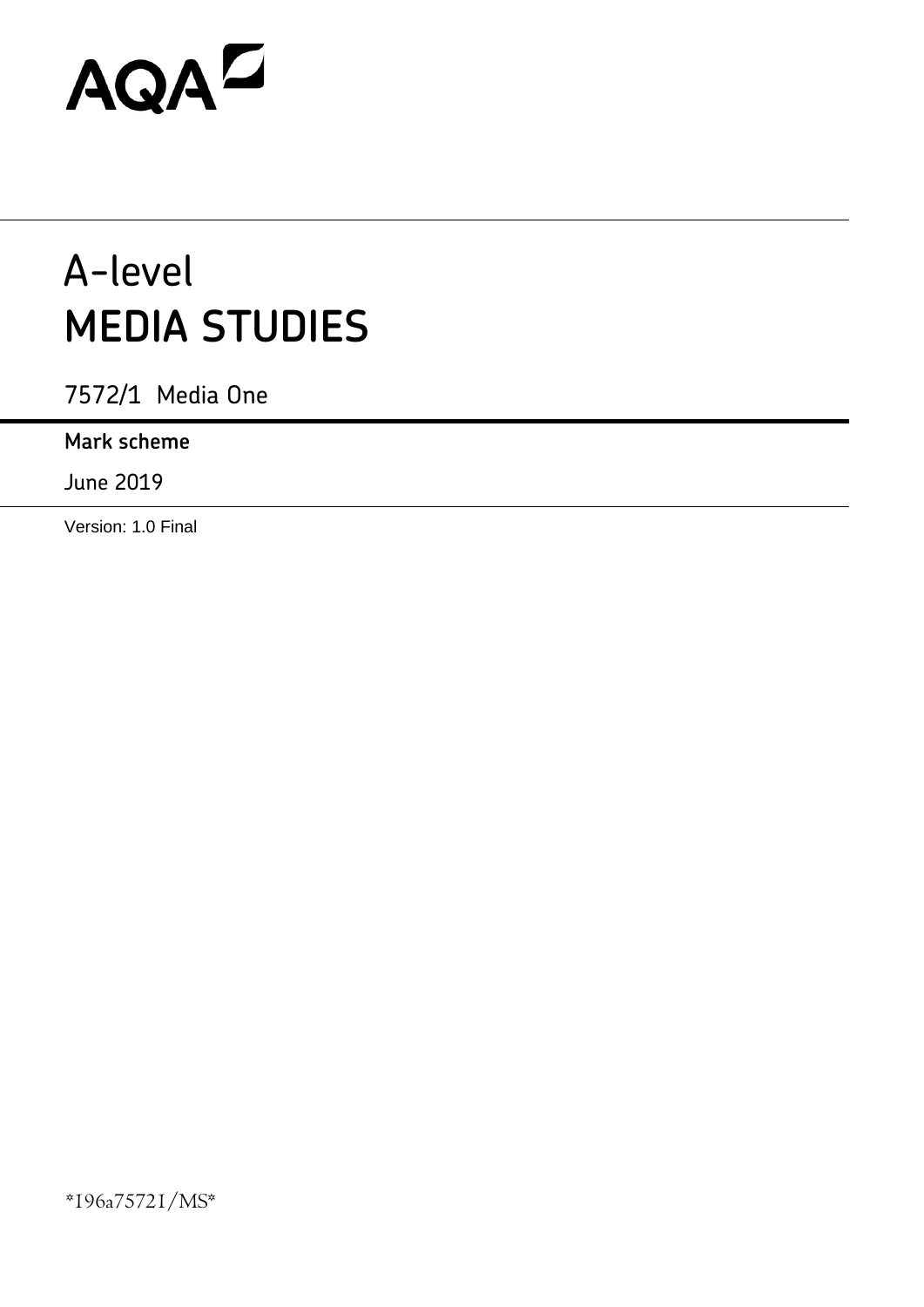Mark schemes are prepared by the Lead Assessment Writer and considered, together with the relevant questions, by a panel of subject teachers. This mark scheme includes any amendments made at the standardisation events which all associates participate in and is the scheme which was used by them in this examination. The standardisation process ensures that the mark scheme covers the students' responses to questions and that every associate understands and applies it in the same correct way. As preparation for standardisation each associate analyses a number of students' scripts. Alternative answers not already covered by the mark scheme are discussed and legislated for. If, after the standardisation process, associates encounter unusual answers which have not been raised they are required to refer these to the Lead Examiner.

It must be stressed that a mark scheme is a working document, in many cases further developed and expanded on the basis of students' reactions to a particular paper. Assumptions about future mark schemes on the basis of one year's document should be avoided; whilst the guiding principles of assessment remain constant, details will change, depending on the content of a particular examination paper.

Further copies of this mark scheme are available from aqa.org.uk

#### **Copyright information**

For confidentiality purposes acknowledgements of third-party material are published in a separate booklet which is available for free download from www.aga.org.uk after the live examination series.

Copyright © 2019 AQA and its licensors. All rights reserved.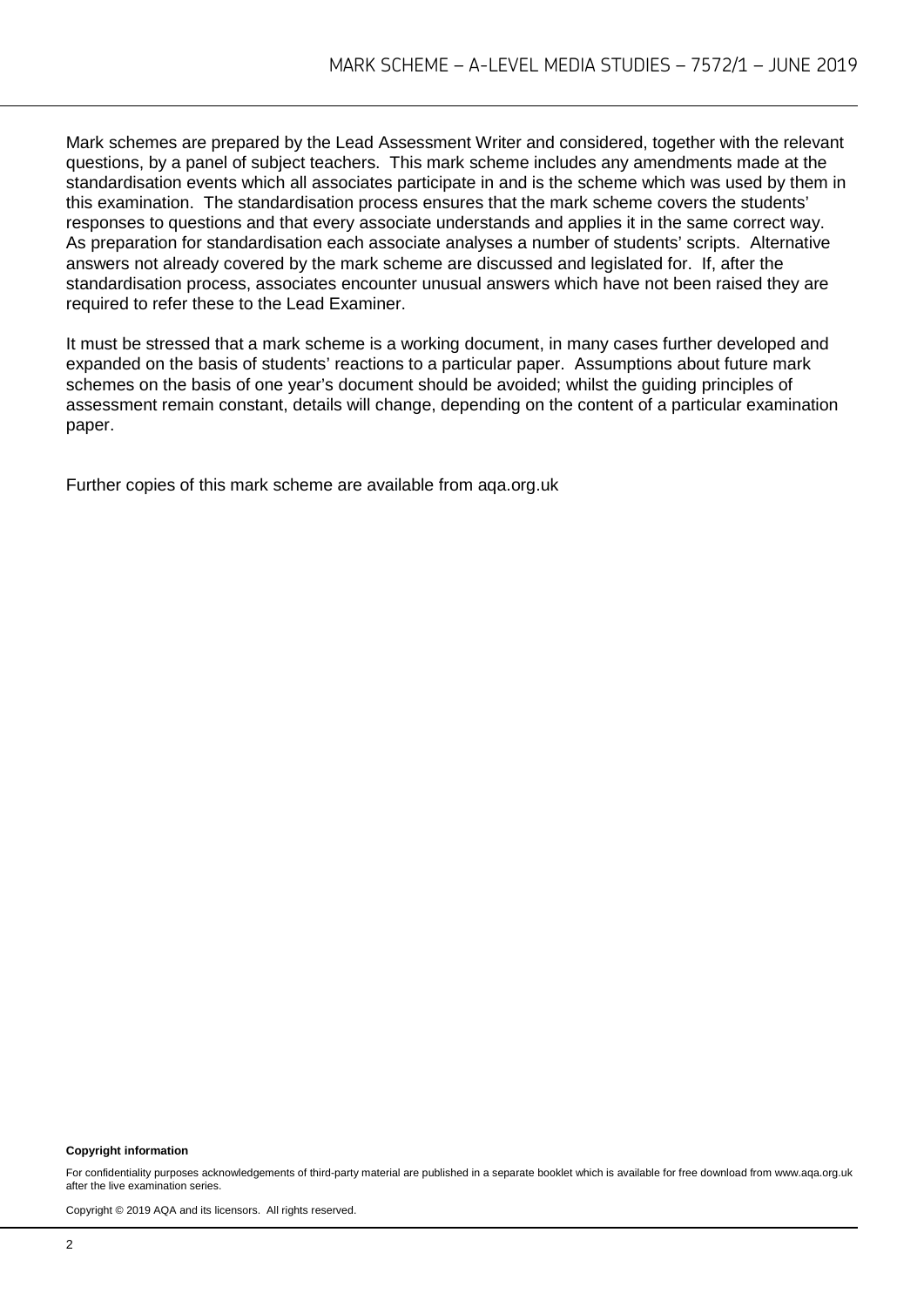# Level of response marking instructions

Level of response mark schemes are broken down into levels, each of which has a descriptor. The descriptor for the level shows the average performance for the level. There are marks in each level.

Before you apply the mark scheme to a student's answer read through the answer and annotate it (as instructed) to show the qualities that are being looked for. You can then apply the mark scheme.

# Step 1 Determine a level

Start at the lowest level of the mark scheme and use it as a ladder to see whether the answer meets the descriptor for that level. The descriptor for the level indicates the different qualities that might be seen in the student's answer for that level. If it meets the lowest level then go to the next one and decide if it meets this level, and so on, until you have a match between the level descriptor and the answer. With practice and familiarity you will find that for better answers you will be able to quickly skip through the lower levels of the mark scheme.

When assigning a level you should look at the overall quality of the answer and not look to pick holes in small and specific parts of the answer where the student has not performed quite as well as the rest. If the answer covers different aspects of different levels of the mark scheme you should use a best fit approach for defining the level and then use the variability of the response to help decide the mark within the level, i.e. if the response is predominantly level 3 with a small amount of level 4 material it would be placed in level 3 but be awarded a mark near the top of the level because of the level 4 content.

# Step 2 Determine a mark

Once you have assigned a level you need to decide on the mark. The descriptors on how to allocate marks can help with this. The exemplar materials used during standardisation will help. There will be an answer in the standardising materials which will correspond with each level of the mark scheme. This answer will have been awarded a mark by the Lead Examiner. You can compare the student's answer with the example to determine if it is the same standard, better or worse than the example. You can then use this to allocate a mark for the answer based on the Lead Examiner's mark on the example.

You may well need to read back through the answer as you apply the mark scheme to clarify points and assure yourself that the level and the mark are appropriate.

Indicative content in the mark scheme is provided as a guide for examiners. It is not intended to be exhaustive and you must credit other valid points. Students do not have to cover all of the points mentioned in the Indicative content to reach the highest level of the mark scheme.

An answer which contains nothing of relevance to the question must be awarded no marks.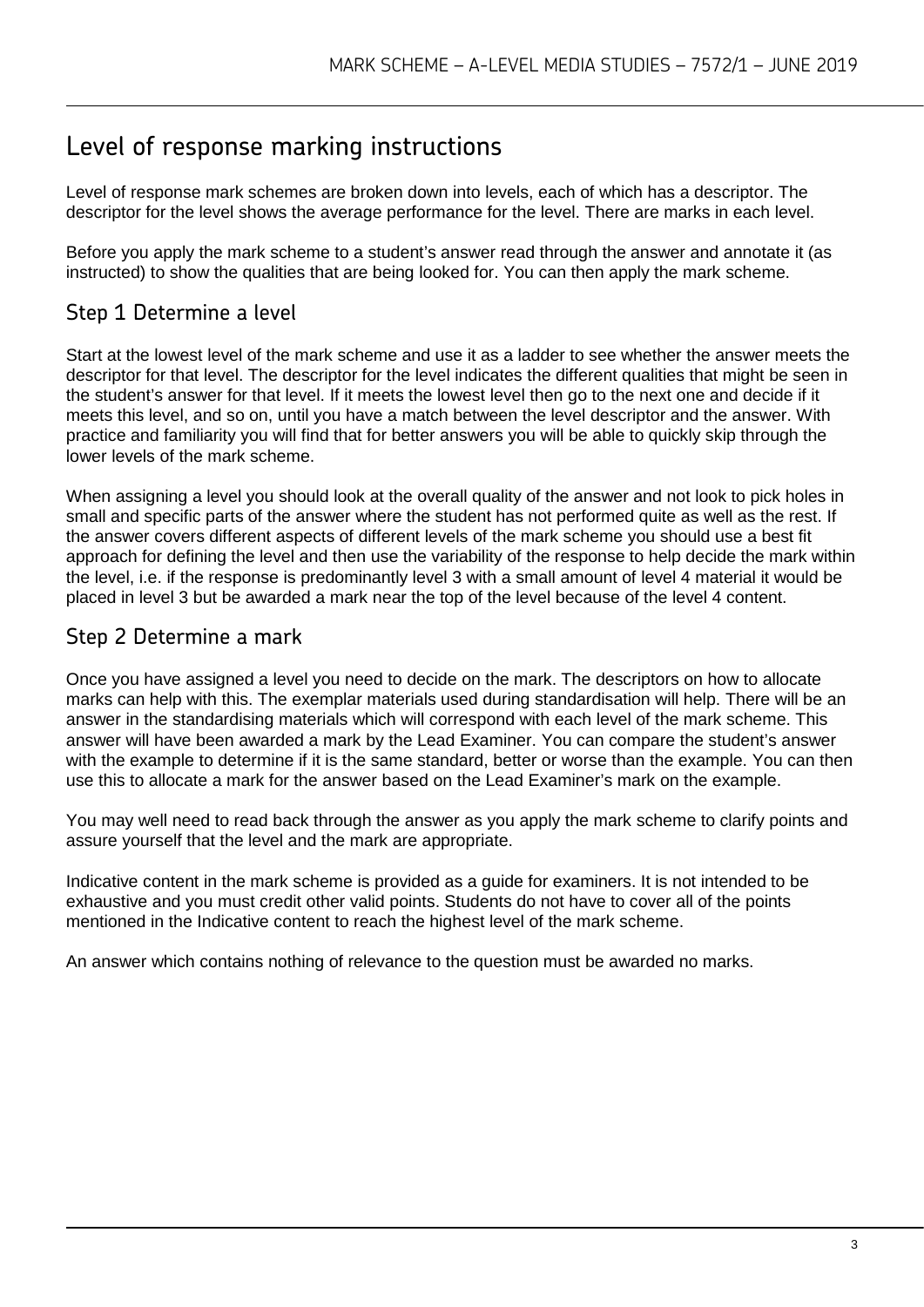| Qu | Part |                |              | <b>Marking guidance</b>                                                                                                                                                                                                                                                                                                                                                                                                 | <b>Total</b><br>marks |
|----|------|----------------|--------------|-------------------------------------------------------------------------------------------------------------------------------------------------------------------------------------------------------------------------------------------------------------------------------------------------------------------------------------------------------------------------------------------------------------------------|-----------------------|
| 01 |      |                |              | Assessment Objective - AO2 1<br>Apply knowledge and understanding of the theoretical framework<br>of media to analyse media products (8 marks)                                                                                                                                                                                                                                                                          | 8                     |
|    |      | Level          | <b>Marks</b> | <b>Descriptor</b>                                                                                                                                                                                                                                                                                                                                                                                                       |                       |
|    |      | $\overline{4}$ | $7 - 8$      | • Excellent analysis of the product that is detailed<br>and critically engages with the nuanced aspects<br>of how media language is used to construct<br>meaning in the album launch poster<br>Excellent and judicious use of the theoretical<br>$\bullet$<br>framework (media language) to analyse how<br>meanings are generated<br>• Consistent highly appropriate use of subject<br>specific terminology throughout. |                       |
|    |      | 3              | $5-6$        | • Good analysis of the product that is clear and<br>sometimes engages with the nuanced aspects of<br>how media language is used to construct<br>meaning in the album launch poster<br>• Good use of the theoretical framework (media<br>language) to analyse how meanings are<br>generated<br>• Frequent appropriate use of subject specific<br>terminology throughout.                                                 |                       |
|    |      | $\overline{2}$ | $3 - 4$      | Satisfactory analysis of the product that engages<br>$\bullet$<br>with generally obvious or straightforward aspects<br>of how media language is used to construct<br>meaning in the album launch poster<br>• Satisfactory use of the theoretical framework<br>(media language) to analyse how meanings are<br>generated<br>• Generally appropriate use of subject specific<br>terminology throughout.                   |                       |
|    |      | 1              | $1 - 2$      | • Basic analysis of the product that engages with<br>more straightforward aspects of how media<br>language is used to construct meaning in the<br>album launch poster<br>Basic, if any, use of the theoretical framework<br>٠<br>(media language) to analyse how meanings are<br>generated<br>Occasional appropriate use of subject specific<br>٠<br>terminology throughout.                                            |                       |
|    |      | $\mathbf 0$    | $\mathbf 0$  | Nothing worthy of credit.<br>$\bullet$                                                                                                                                                                                                                                                                                                                                                                                  |                       |
|    |      |                |              |                                                                                                                                                                                                                                                                                                                                                                                                                         |                       |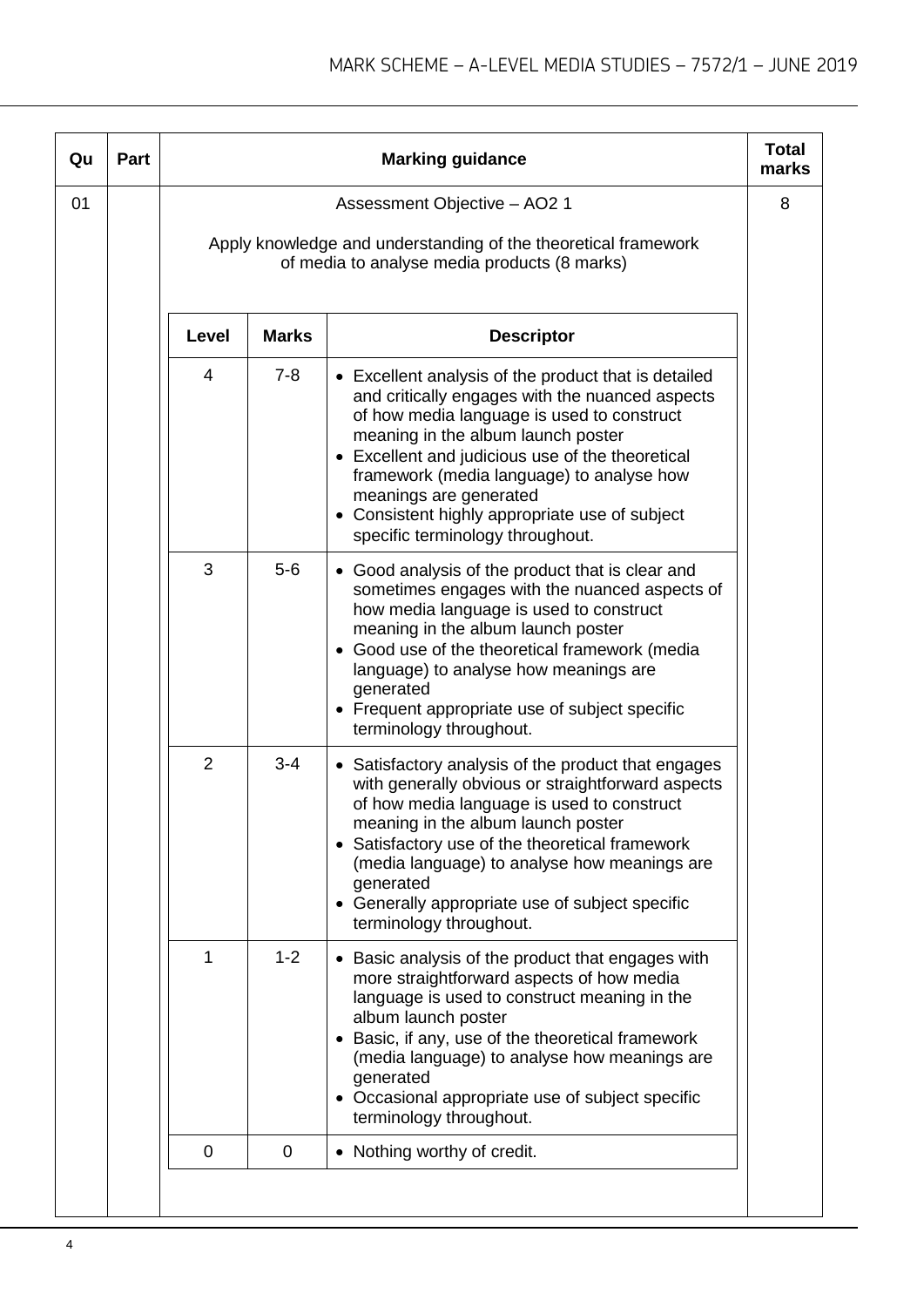| <b>Indicative content</b><br>This question assesses the ability to apply knowledge and understanding of                                                                                                                                                                                                                                                                                                                                                                                                                                                                                                                                                                                                                                                                                                                                                                                                                                                                                                                                                                                                                                                                                               |  |
|-------------------------------------------------------------------------------------------------------------------------------------------------------------------------------------------------------------------------------------------------------------------------------------------------------------------------------------------------------------------------------------------------------------------------------------------------------------------------------------------------------------------------------------------------------------------------------------------------------------------------------------------------------------------------------------------------------------------------------------------------------------------------------------------------------------------------------------------------------------------------------------------------------------------------------------------------------------------------------------------------------------------------------------------------------------------------------------------------------------------------------------------------------------------------------------------------------|--|
|                                                                                                                                                                                                                                                                                                                                                                                                                                                                                                                                                                                                                                                                                                                                                                                                                                                                                                                                                                                                                                                                                                                                                                                                       |  |
| the theoretical framework of media language to analyse media products<br>particularly focusing on (though not limited to):                                                                                                                                                                                                                                                                                                                                                                                                                                                                                                                                                                                                                                                                                                                                                                                                                                                                                                                                                                                                                                                                            |  |
| • how the different modes and language associated with different media<br>forms communicate multiple meanings<br>• how the combination of elements of media language influence meaning.                                                                                                                                                                                                                                                                                                                                                                                                                                                                                                                                                                                                                                                                                                                                                                                                                                                                                                                                                                                                               |  |
| The following suggests a range of possible responses. Answers are not<br>expected to cover all the points and credit should be given to alternative,<br>valid answers.                                                                                                                                                                                                                                                                                                                                                                                                                                                                                                                                                                                                                                                                                                                                                                                                                                                                                                                                                                                                                                |  |
| • Overall the use of media language is consistent with the codes and<br>conventions of the media form (flier / electronic advertisement)<br>• The syntagm consists of visual and verbal signifiers (dominant signifiers<br>potentially include the mouth, the artist's name, words like LAUNCH)<br>• The composition is interesting in that it works in three 'layers' which each<br>have different textures representing a movement from signs with high<br>motivation to signs of high convention<br>• The decision to omit the woman's eyes is both meaningful and<br>unconventional (it puts the focus on the mouth (the singers 'way of<br>happening'). Equally the album title is partly obscured, almost hidden and<br>particularly connotative (this is not anchorage, rather more 'relay')<br>• The information carried by the collection of symbols below is<br>transactional (what, when, where) suggesting perhaps that the proof of<br>the pudding is in the eating<br>• The presentation of the artist herself consists of indexical elements like<br>the lipstick and exposed flesh which may suggest certain kinds of<br>gendered readings but which are thwarted by the composition. |  |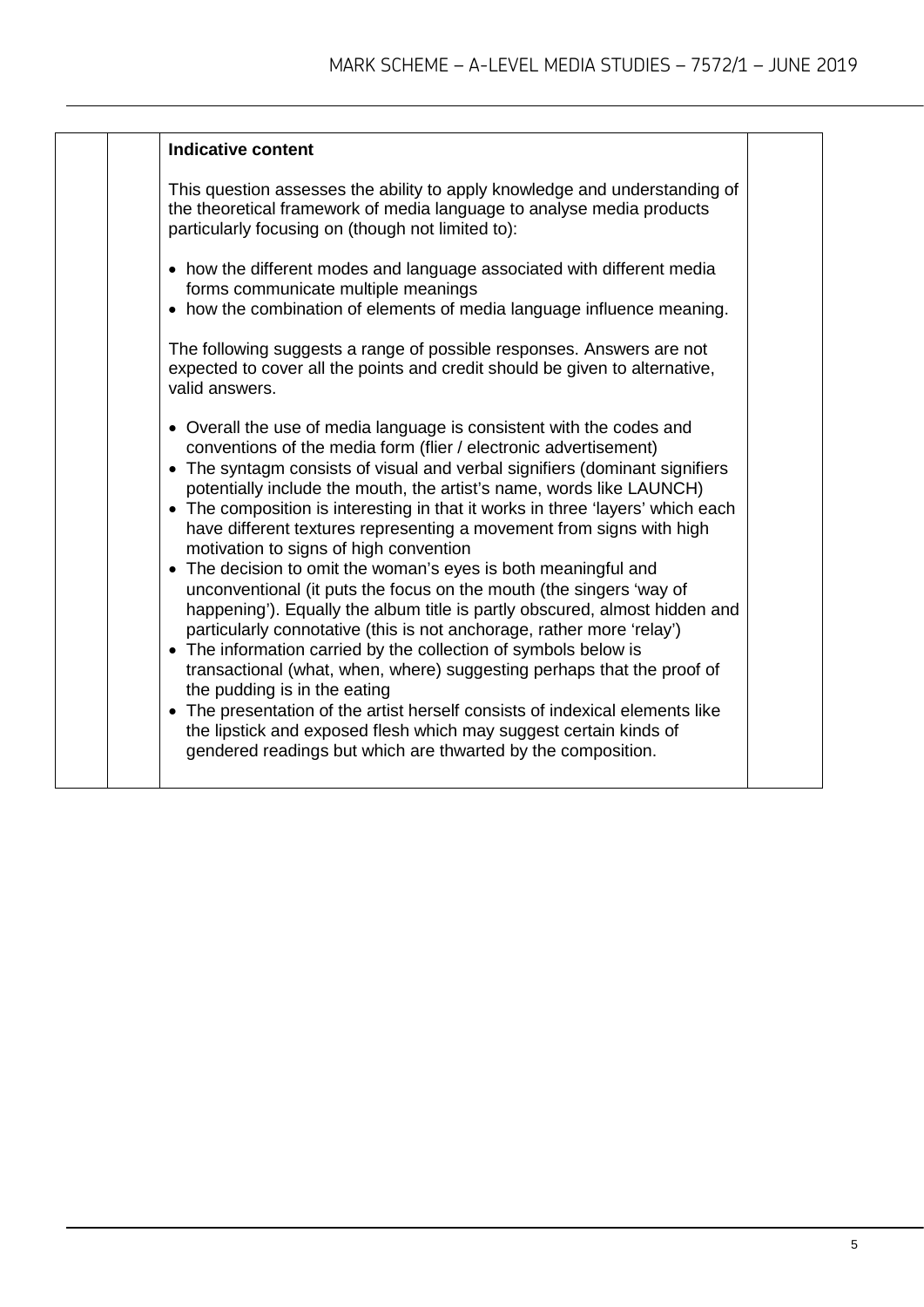| Qu | Part |                |              | <b>Marking guidance</b>                                                                                                                                                                                                                                                                                                                                                                                                                                                                                                                                   | <b>Total</b><br>marks |
|----|------|----------------|--------------|-----------------------------------------------------------------------------------------------------------------------------------------------------------------------------------------------------------------------------------------------------------------------------------------------------------------------------------------------------------------------------------------------------------------------------------------------------------------------------------------------------------------------------------------------------------|-----------------------|
| 02 |      |                |              | AO1 1b, AO1 2a and AO1 2b<br>Demonstrate understanding of the theoretical framework of media<br>(4 marks)<br>Demonstrate knowledge of contexts of media and their influence on<br>media products and processes (4 marks)<br>Demonstrate understanding of contexts of media and their influence<br>on media products and processes (4 marks)                                                                                                                                                                                                               | 12                    |
|    |      | Level          | <b>Marks</b> | <b>Descriptor</b>                                                                                                                                                                                                                                                                                                                                                                                                                                                                                                                                         |                       |
|    |      | 4              | $10 - 12$    | • Excellent and accurate understanding of the<br>theoretical framework that is demonstrated by<br>consistently appropriate explanation of the<br>representations of music and musical acts in the<br>products<br>Excellent knowledge and understanding of the<br>influences of the political and cultural contexts on<br>media products that is consistently supported by<br>highly appropriate and effective reference to the<br>set products<br>• Consistent highly appropriate use of subject<br>specific terminology throughout.                      |                       |
|    |      | 3              | $7 - 9$      | • Good understanding of the theoretical framework<br>that is demonstrated via frequent appropriate<br>explanation of the representations of music and<br>musical acts in the products<br>Good knowledge and understanding of the<br>influences of the political and cultural contexts on<br>media products that is usually supported by<br>mostly appropriate and effective reference to the<br>set products<br>• Frequent appropriate use of subject specific<br>terminology throughout.                                                                 |                       |
|    |      | $\overline{2}$ | $4 - 6$      | Satisfactory understanding of the theoretical<br>$\bullet$<br>framework that is demonstrated by generally<br>appropriate explanation of the representations of<br>music and musical acts in the products<br>Some satisfactory knowledge and understanding<br>$\bullet$<br>of the influences of the political and cultural<br>contexts on media products that is sometimes<br>supported by generally appropriate reference to<br>the set products but inconsistently effective<br>Generally appropriate use of subject specific<br>terminology throughout. |                       |
|    |      | 1              | $1 - 3$      | Basic understanding of the theoretical framework<br>that is demonstrated by occasional appropriate<br>explanation of the representations of music and                                                                                                                                                                                                                                                                                                                                                                                                     |                       |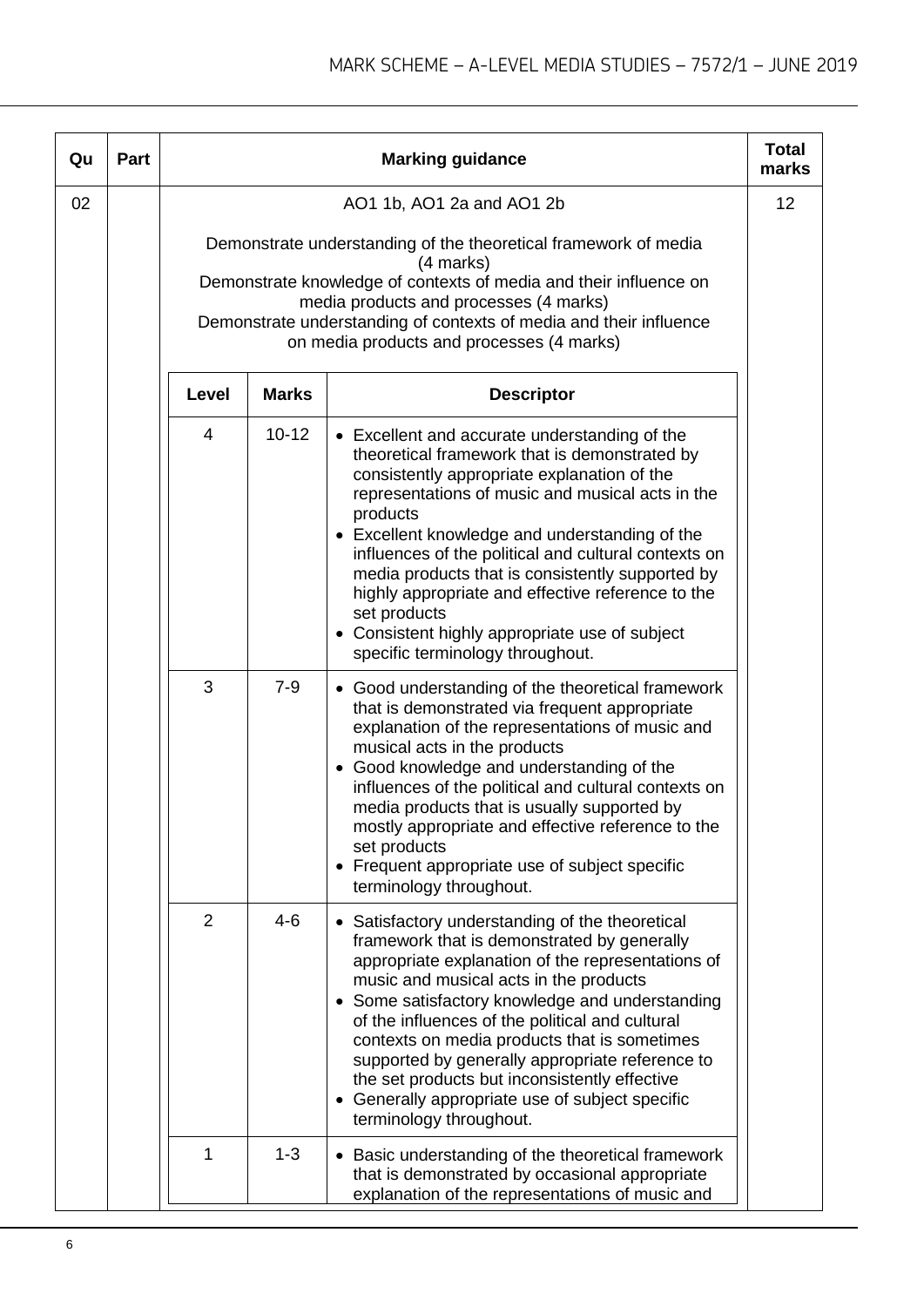|  |                                  |                                  | musical acts in the products<br>• Basic knowledge and understanding of the<br>influences of the political and cultural contexts on<br>media products that is generally unsupported by<br>appropriate reference to the set products with<br>limited effect<br>• Occasional appropriate use of subject specific<br>terminology throughout.                                                                                                                                                                                                                                                                                                          |  |
|--|----------------------------------|----------------------------------|---------------------------------------------------------------------------------------------------------------------------------------------------------------------------------------------------------------------------------------------------------------------------------------------------------------------------------------------------------------------------------------------------------------------------------------------------------------------------------------------------------------------------------------------------------------------------------------------------------------------------------------------------|--|
|  | $\overline{0}$                   | 0                                | • Nothing worthy of credit                                                                                                                                                                                                                                                                                                                                                                                                                                                                                                                                                                                                                        |  |
|  | <b>Indicative content</b>        |                                  |                                                                                                                                                                                                                                                                                                                                                                                                                                                                                                                                                                                                                                                   |  |
|  |                                  | on (though not limited to):      | This question assesses understanding of the theoretical framework of<br>representation and knowledge and understanding of the contexts of media<br>and their influence on media products and processes particularly focusing                                                                                                                                                                                                                                                                                                                                                                                                                      |  |
|  |                                  |                                  | • the effect of cultural and political contexts on representations<br>• the way events, issues, individuals (including self-representation) and<br>social groups (including social identity) are represented through<br>processes of selection and combination.                                                                                                                                                                                                                                                                                                                                                                                   |  |
|  |                                  | Political and cultural contexts: |                                                                                                                                                                                                                                                                                                                                                                                                                                                                                                                                                                                                                                                   |  |
|  |                                  | differences in representation    | • media products and the representations in them can be seen as a<br>product of the political and cultural context in which they are created<br>• issues such as censorship (in this case, advertising standards) may<br>impact on the creation of products and the way in which representations<br>music and musical acts are created and received<br>• products must reflect the cultural values of their target audiences in order<br>to be successful but these may be diverse and can explain the<br>• products may take up particular political and cultural standpoints from<br>which to address their intended audiences and 'the world'. |  |
|  | In relation to the two products: |                                  |                                                                                                                                                                                                                                                                                                                                                                                                                                                                                                                                                                                                                                                   |  |
|  | form                             |                                  | • both products are contemporary and address issues of identity and<br>contested issues of representation within the context of their respective                                                                                                                                                                                                                                                                                                                                                                                                                                                                                                  |  |
|  | context                          |                                  | • these products both have political intent reinforced by significant cultural                                                                                                                                                                                                                                                                                                                                                                                                                                                                                                                                                                    |  |
|  |                                  | visibility and voice             | • they both inhabit a political and cultural discourse which revolves around<br>• in both cases representation is a political and cultural act.                                                                                                                                                                                                                                                                                                                                                                                                                                                                                                   |  |
|  |                                  |                                  | The album launch poster for Marissa Saroca's Boys Write Love Songs Too:                                                                                                                                                                                                                                                                                                                                                                                                                                                                                                                                                                           |  |
|  |                                  |                                  | • the representation here is provocative and challenging<br>• the product uses conventional elements of both the form and                                                                                                                                                                                                                                                                                                                                                                                                                                                                                                                         |  |
|  |                                  |                                  |                                                                                                                                                                                                                                                                                                                                                                                                                                                                                                                                                                                                                                                   |  |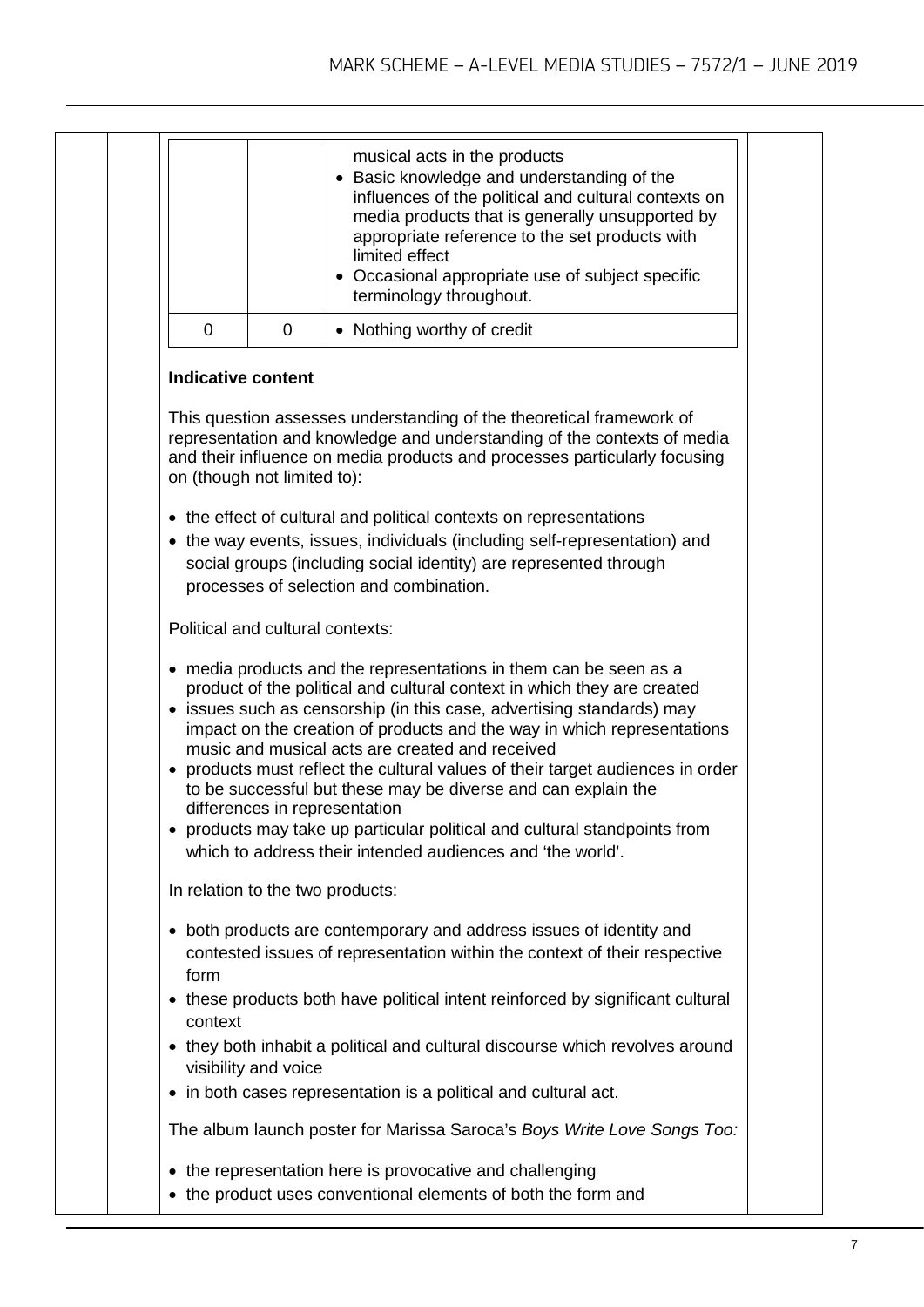| representation (layout, composition, indexical indicators of femininity<br>[lipstick, exposed flesh], the choice of typefaces) but without conviction.<br>• all of the comfort usually provided by generic convention is denied: she<br>refuses to be framed, to be addressed. What we're left with is her non-<br>European ethnicity / culture and a hint of something exposed in an<br>uncomfortable way with the album title almost scored into the flesh<br>• the various texts are similarly unhelpful. The singer's name is just out of<br>kilter as is the title of the album which rather than anchoring a preferred<br>reading merely extends the paradox / intrigue<br>• boys write love songs too? In a music industry still dominated by specific<br>'boys' singing of their various loves for girls in general, this is another<br>double take, conventional only at first glance, the point at which we are<br>taken in<br>• all in all, a text which represents an attitude that is both cultural and<br>political: the 'voice of the Philippines'.<br>Common's Letter to the Free: |  |
|----------------------------------------------------------------------------------------------------------------------------------------------------------------------------------------------------------------------------------------------------------------------------------------------------------------------------------------------------------------------------------------------------------------------------------------------------------------------------------------------------------------------------------------------------------------------------------------------------------------------------------------------------------------------------------------------------------------------------------------------------------------------------------------------------------------------------------------------------------------------------------------------------------------------------------------------------------------------------------------------------------------------------------------------------------------------------------------------------|--|
| • the Common song is part of an album entitled Black America Again: a<br>call to social action that asks its audience to stand up and be counted.<br>This function is enhanced by the contemporary context<br>• the title makes explicit reference to the audience since we are,<br>potentially, 'the free' and are connected culturally to a tradition of protest<br>songs<br>• the video's setting explicitly connects to the social issues which is also<br>evident in the lyric ("Institution ain't just a building", "new Jim Crow")<br>• these are also cultural references in both senses via 'race issues' and an<br>aesthetic lineage which goes back through Maya Angelou (The Caged<br>Bird Sings For Freedom) and Billie Holiday (Southern Trees We Hung<br>From)<br>• there is also a 'cinema verité' aesthetic (black and white film, realistic<br>location, element of historical accuracy).                                                                                                                                                                                        |  |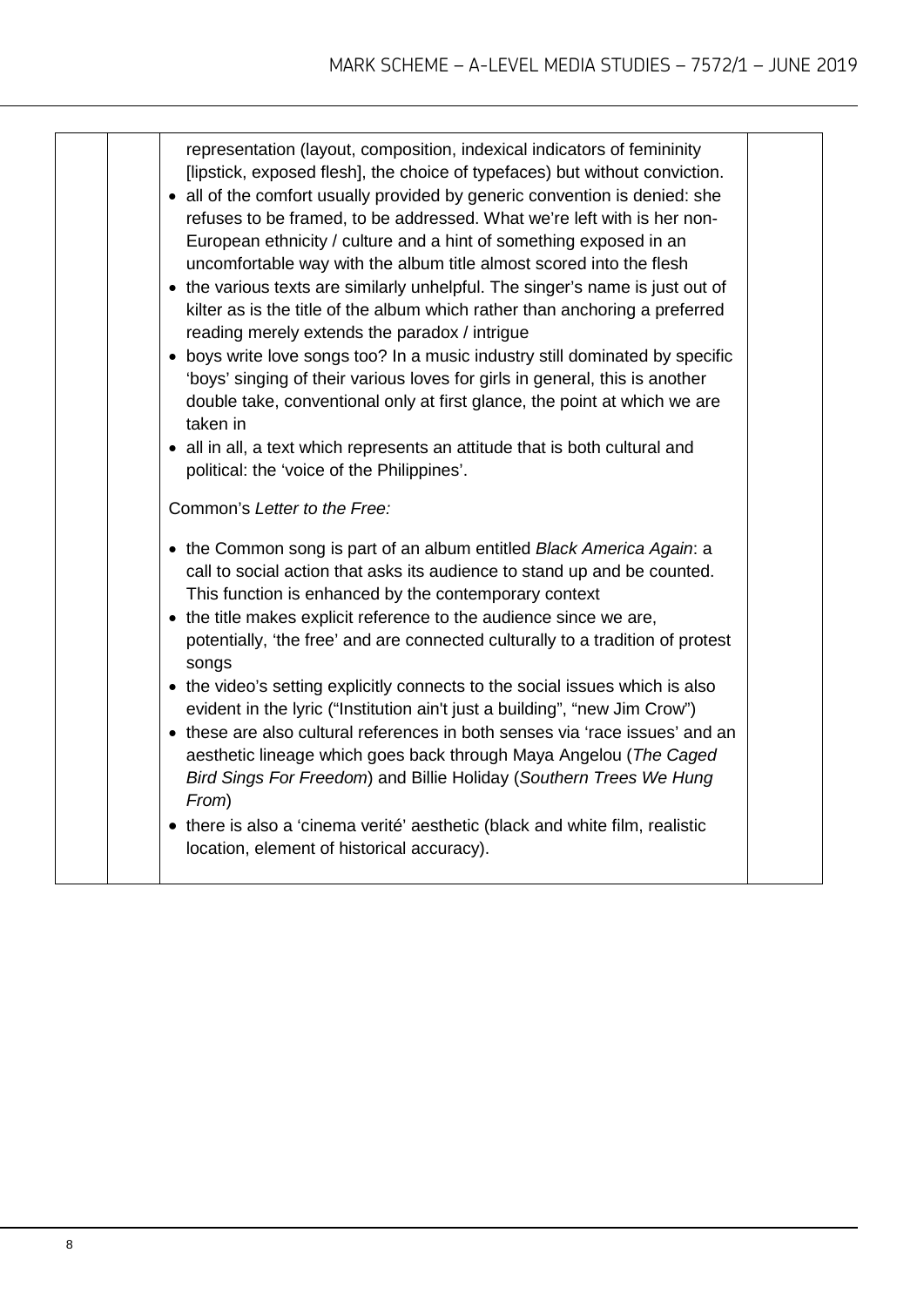| Qu | Part |                           |              | <b>Marking guidance</b>                                                                                                                                                                                                                                                                                                                                                                                                                                                                                                             | <b>Total</b><br>marks |
|----|------|---------------------------|--------------|-------------------------------------------------------------------------------------------------------------------------------------------------------------------------------------------------------------------------------------------------------------------------------------------------------------------------------------------------------------------------------------------------------------------------------------------------------------------------------------------------------------------------------------|-----------------------|
| 03 |      |                           |              | AO2 1 and AO2 3<br>Apply knowledge and understanding of the theoretical framework of<br>media to:<br>• analyse media products (6 marks)<br>• make judgements and draw conclusions (3 marks)                                                                                                                                                                                                                                                                                                                                         | 9                     |
|    |      | Level                     | <b>Marks</b> | <b>Descriptor</b>                                                                                                                                                                                                                                                                                                                                                                                                                                                                                                                   |                       |
|    |      | 3                         | $7 - 9$      | • Excellent analysis of the product that is detailed<br>and critically engages with ideas about narrative<br>and how they relate to the CSP<br>• Analysis of the set product is perceptive,<br>insightful, and informed by a detailed knowledge<br>and understanding of narrative theory<br>• Excellent, astute judgements and conclusions<br>that are consistently well supported by relevant<br>analysis.                                                                                                                         |                       |
|    |      | $\overline{2}$            | $4 - 6$      | • Good analysis of the product that engages with<br>aspects of narrative theory and how it relates to<br>the CSP<br>• Analysis of the set product is reasonable and<br>straightforward, and informed by a sound<br>knowledge and understanding of narrative theory<br>• Good judgements and conclusions that are<br>supported by satisfactory analysis.                                                                                                                                                                             |                       |
|    |      | 1                         | $1 - 3$      | • Basic, if any, analysis of the product that<br>engages with the very straightforward aspects of<br>narrative theory and how it relates to the CSP<br>• Analysis of the set product is superficial and<br>generalised, and informed by little or no<br>knowledge and understanding of narrative theory<br>• Basic judgements and conclusions that are<br>generally unsupported by analysis.                                                                                                                                        |                       |
|    |      | 0                         | 0            | • Nothing worthy of credit.                                                                                                                                                                                                                                                                                                                                                                                                                                                                                                         |                       |
|    |      | <b>Indicative content</b> |              | Responses are expected to apply knowledge and understanding of<br>enabling ideas about narrative to analyse the specified product.                                                                                                                                                                                                                                                                                                                                                                                                  |                       |
|    |      |                           |              | Responses in the higher bands will clearly engage with the usefulness of<br>these ideas in understanding the music video and draw conclusions that<br>are substantiated by effective analysis of the product. Responses in the<br>middle band will show some engagement with this element of the question<br>and use examples in a straightforward way to support conclusions.<br>Responses in the lower bands may not engage with this element of the<br>question, may not draw conclusions that are substantiated by analysis, or |                       |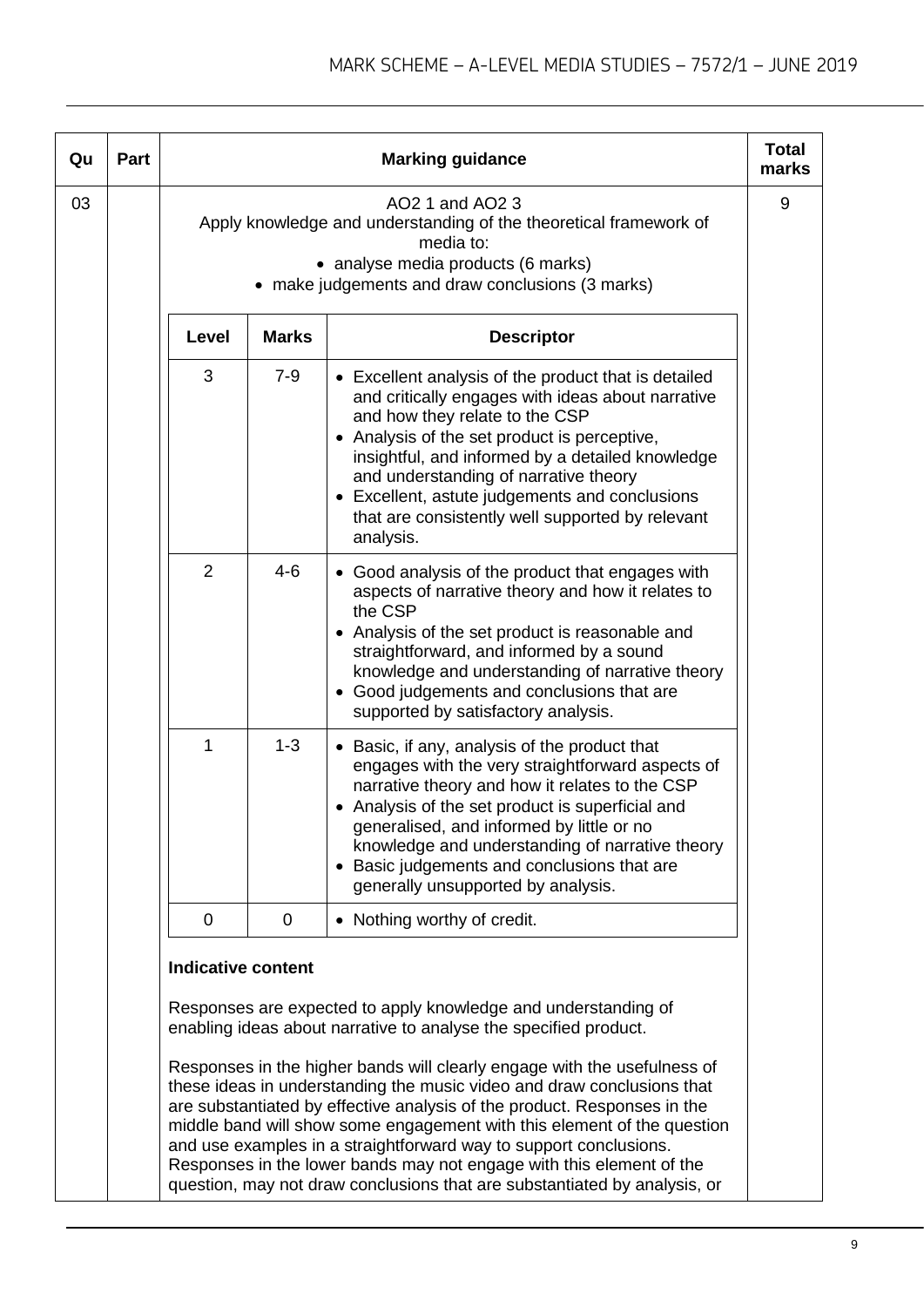| may simply describe aspects of narrative theory and / or the set product.                                                                                                                                                                                                                                                                                                                                                                                                                                                                                                                                                                                                                                                                                           |  |
|---------------------------------------------------------------------------------------------------------------------------------------------------------------------------------------------------------------------------------------------------------------------------------------------------------------------------------------------------------------------------------------------------------------------------------------------------------------------------------------------------------------------------------------------------------------------------------------------------------------------------------------------------------------------------------------------------------------------------------------------------------------------|--|
| There is no requirement to argue that the ideas about narrative are useful;<br>candidates might equally argue that the ideas are not useful at all, or that<br>there are other better ways to analyse this product. Various approaches are<br>acceptable, provided they are substantiated through analysis of the Close<br>Study Product.                                                                                                                                                                                                                                                                                                                                                                                                                           |  |
| This question assesses the ability to apply knowledge and understanding of<br>the theoretical framework of media language to analyse media products<br>particularly focusing on (though not limited to):                                                                                                                                                                                                                                                                                                                                                                                                                                                                                                                                                            |  |
| • how the different modes and language associated with different media<br>forms communicate multiple meanings                                                                                                                                                                                                                                                                                                                                                                                                                                                                                                                                                                                                                                                       |  |
| • how the combination of elements of media language influence meaning.                                                                                                                                                                                                                                                                                                                                                                                                                                                                                                                                                                                                                                                                                              |  |
| Todorov's ideas and theories on narratology:                                                                                                                                                                                                                                                                                                                                                                                                                                                                                                                                                                                                                                                                                                                        |  |
| • narrative structure<br>• equilibrium<br>· disruption<br>• new equilibrium.                                                                                                                                                                                                                                                                                                                                                                                                                                                                                                                                                                                                                                                                                        |  |
| In applying their knowledge and understanding of ideas about narrative,<br>students may refer to one or more of:                                                                                                                                                                                                                                                                                                                                                                                                                                                                                                                                                                                                                                                    |  |
| • narrative codes: there is plenty of opportunity to read Action and<br>Suspense as well as the paradigmatic codes which are always at work<br>• narration: this is made interesting by the fact that this is provided by the<br>lyric / singer<br>• diegesis: this may be particularly useful for this short film with its<br>cinematic iconography<br>• quest narrative: the film certainly plays with this notion<br>character types: there is scope for Proppian categories<br>causality: this has implications both practically and symbolically<br>٠<br>plot: there is a plot which is open to interpretation<br>٠<br>masterplot: it's possible to read Billie Jean as an ironic take on the 'Rise<br>and Fall'                                               |  |
| Billie Jean's narrative:                                                                                                                                                                                                                                                                                                                                                                                                                                                                                                                                                                                                                                                                                                                                            |  |
| • the music video is a relatively recent form (late 1970s) and the<br>development of its own conventions are evident here $-$ the artist<br>performing, lip synching, dancing – against a narrative background is<br>entirely conventional of the form<br>• the narrative acts out the lyric, it illustrates the story of Billie Jean in a<br>way typical of the music video<br>• there are references to film noir – low key lighting, 'hardboiled' detective<br>in trench coat, hat, smoking a cigarette, in the shadows, city streets.<br>$\bullet$ setting is a constructed film set – copy of a city which signifies the<br>settings of film noir, seedy motel, drugstore, diner etc<br>gangster iconography in the costume and props – spats, the flicking of |  |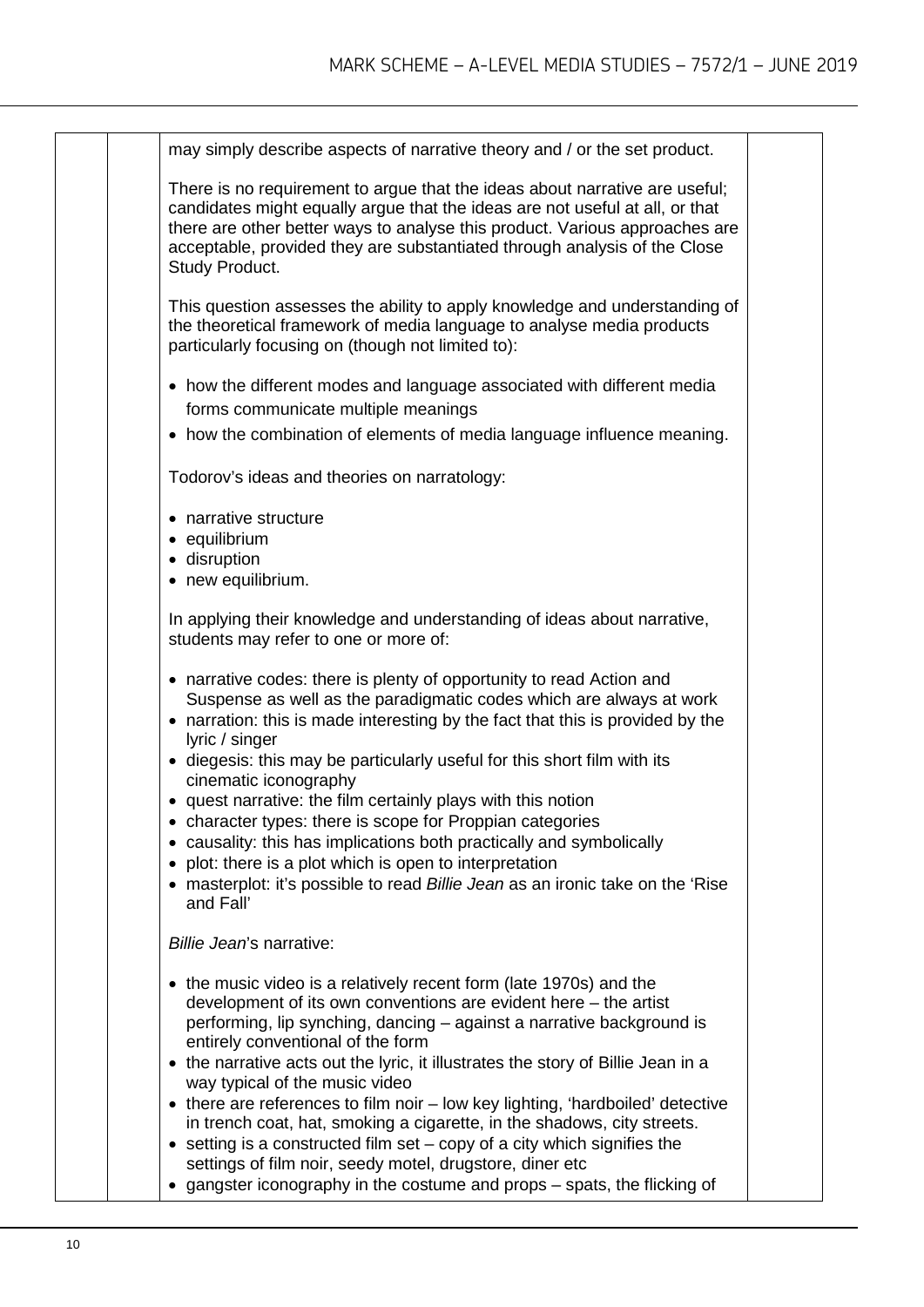| the coin refers to 1930s gangster genre<br>• fantasy elements through special effects and transformations<br>• the road which the artist dances along, with its impossible lay out across<br>an imagined city suggests the yellow brick road of the Wizard of Oz<br>(Michael Jackson had previously appeared in a remake of the film - The<br>Wiz)<br>• the artist's costume is an updated version of the clothes worn by Fred<br>Astaire - another graceful, male dancer<br>• there is a mythic backstory that relates specifically to Jackson and more<br>generally to the pop / rock star life. |  |
|----------------------------------------------------------------------------------------------------------------------------------------------------------------------------------------------------------------------------------------------------------------------------------------------------------------------------------------------------------------------------------------------------------------------------------------------------------------------------------------------------------------------------------------------------------------------------------------------------|--|
|----------------------------------------------------------------------------------------------------------------------------------------------------------------------------------------------------------------------------------------------------------------------------------------------------------------------------------------------------------------------------------------------------------------------------------------------------------------------------------------------------------------------------------------------------------------------------------------------------|--|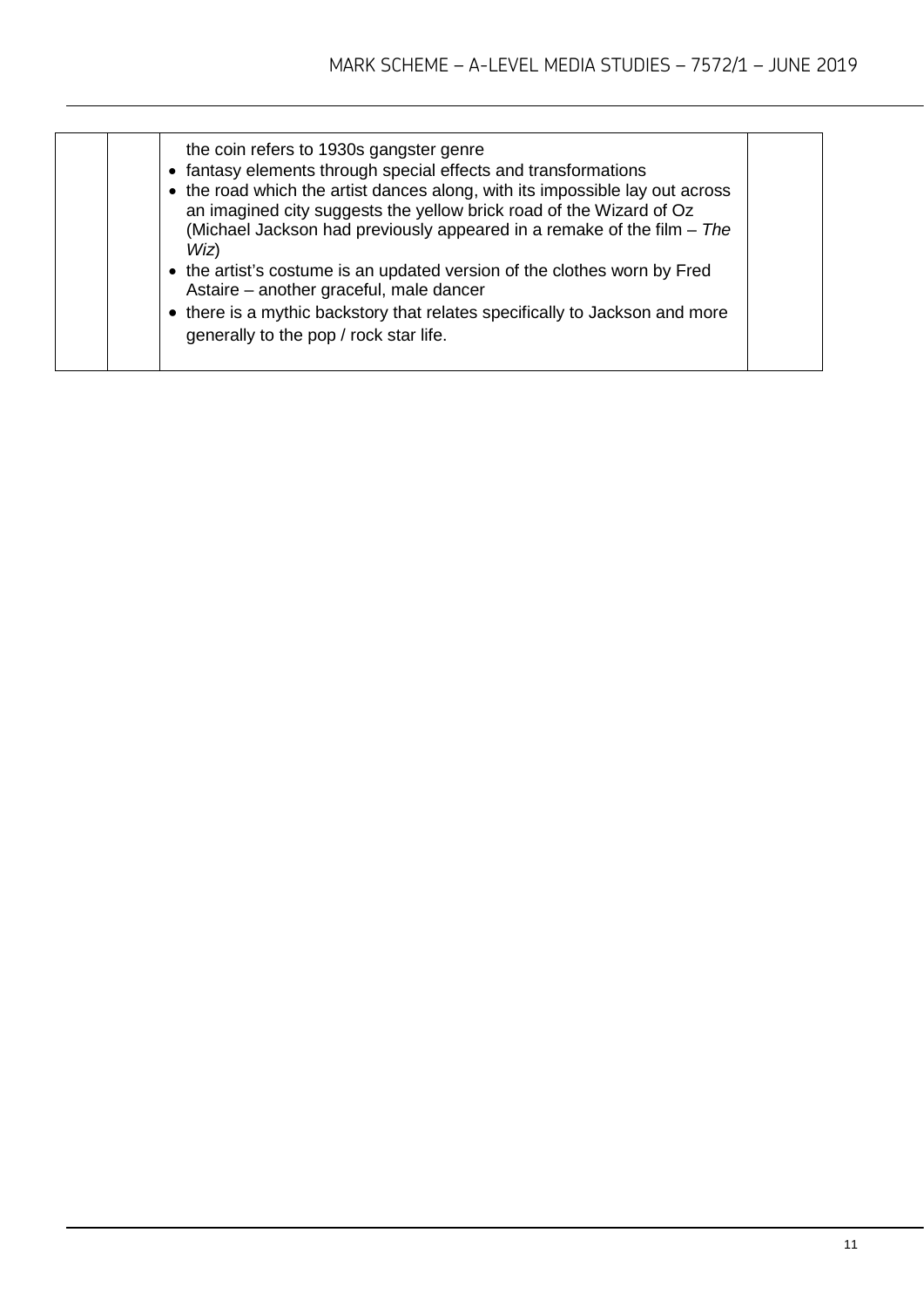| Qu | Part |                |              | <b>Marking guidance</b>                                                                                                                                                                                                                                                                                                                                                                                                                                                                                                                                                                                                                                                                                           | <b>Total</b><br>marks |
|----|------|----------------|--------------|-------------------------------------------------------------------------------------------------------------------------------------------------------------------------------------------------------------------------------------------------------------------------------------------------------------------------------------------------------------------------------------------------------------------------------------------------------------------------------------------------------------------------------------------------------------------------------------------------------------------------------------------------------------------------------------------------------------------|-----------------------|
| 04 |      |                |              | AO1 1b, AO2 2 and AO2 3<br>Demonstrate understanding of the theoretical framework of media<br>(8 marks)<br>Apply knowledge and understanding of the theoretical framework of<br>media to:<br>• evaluate academic theories (8 marks)<br>• make judgements and draw conclusions (4 marks)                                                                                                                                                                                                                                                                                                                                                                                                                           | 20                    |
|    |      | Level          | <b>Marks</b> | <b>Descriptor</b>                                                                                                                                                                                                                                                                                                                                                                                                                                                                                                                                                                                                                                                                                                 |                       |
|    |      | 4              | 16-20        | • Excellent and accurate understanding of the<br>theoretical framework that is demonstrated by<br>consistently appropriate and detailed<br>consideration of ideas about gender<br>performativity<br>• Excellent and judicious use of the theoretical<br>framework<br>• Excellent application of knowledge and<br>understanding produces an evaluation of Butler's<br>ideas that is insightful and very well-informed<br>• Judgements and conclusions regarding the<br>validity of Butler's ideas are perceptive and fully<br>supported with detailed reference to specific<br>aspects of the marketing and advertising CSPs<br>• Consistent highly appropriate use of subject<br>specific terminology throughout. |                       |
|    |      | 3              | $11 - 15$    | • Good understanding of the theoretical framework<br>that is demonstrated by frequent appropriate<br>consideration of ideas about gender<br>performativity<br>• Very good use of the theoretical framework.<br>• Good application of knowledge and<br>understanding produces an evaluation of Butler's<br>ideas that is sound and well-informed<br>• Judgements and conclusions regarding the<br>validity of Butler's ideas are logical and well<br>supported with reference to relevant aspects of<br>the marketing and advertising CSPs<br>• Frequent appropriate use of subject specific<br>terminology throughout.                                                                                            |                       |
|    |      | $\overline{2}$ | $6 - 10$     | • Satisfactory understanding of the theoretical<br>framework that is demonstrated by generally<br>appropriate consideration of ideas about gender<br>performativity<br>• Satisfactory use of the theoretical framework.<br>• Satisfactory application of knowledge and<br>understanding produces an evaluation of Butler's<br>ideas that is sensible. In places this may lapse                                                                                                                                                                                                                                                                                                                                    |                       |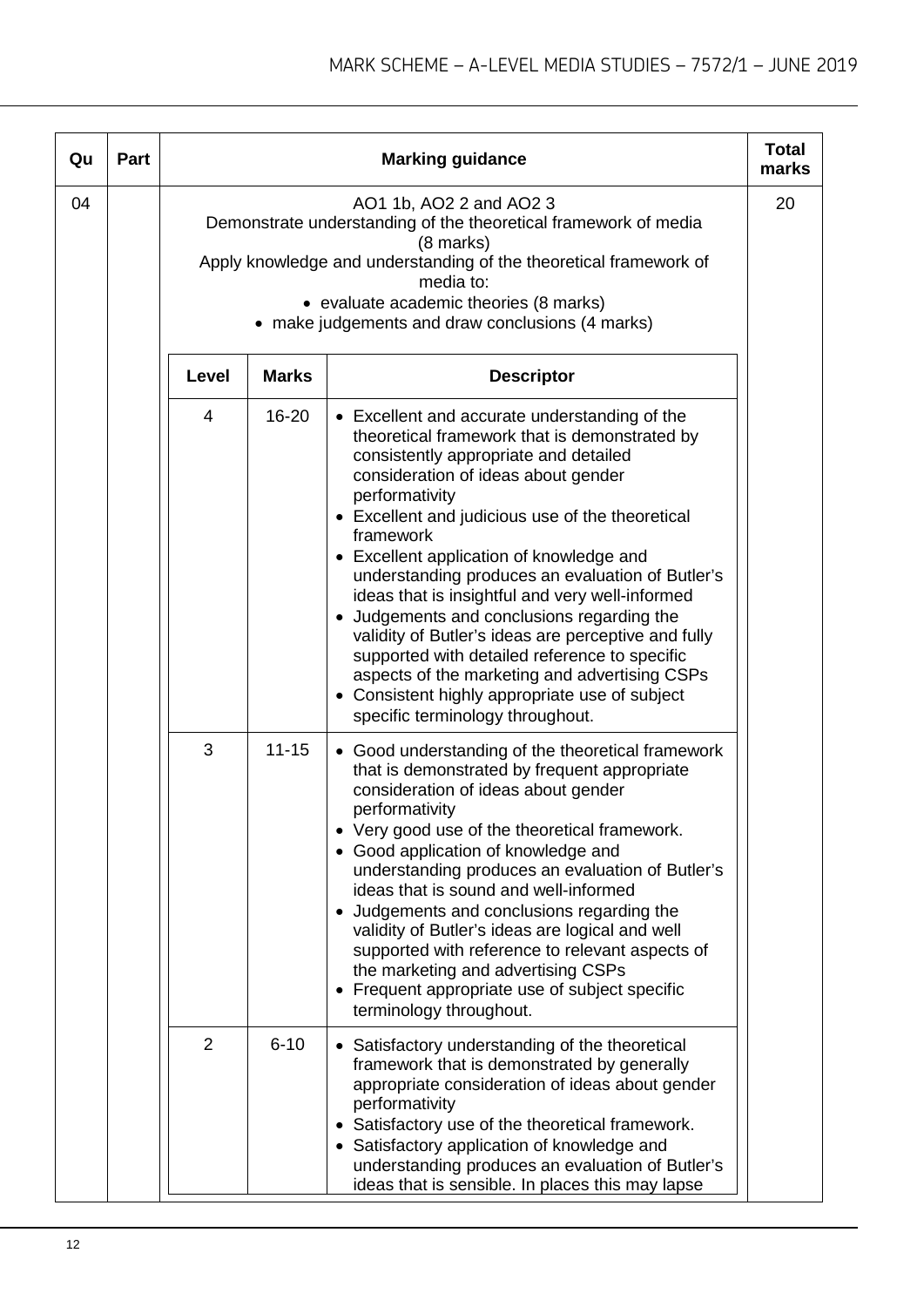|   |         | into application of the theory rather than<br>evaluation<br>• Judgements and conclusions regarding Butler's<br>ideas are sensible and supported with some<br>appropriate reference to relevant aspects of the<br>marketing and advertising CSPs<br>• Generally appropriate use of subject specific<br>terminology throughout.                                                                                                                                                                                                                                                       |
|---|---------|-------------------------------------------------------------------------------------------------------------------------------------------------------------------------------------------------------------------------------------------------------------------------------------------------------------------------------------------------------------------------------------------------------------------------------------------------------------------------------------------------------------------------------------------------------------------------------------|
| 1 | $1 - 5$ | • Basic understanding of the theoretical framework<br>that is demonstrated by occasional appropriate<br>consideration of ideas about gender<br>performativity<br>• Some use of the theoretical framework.<br>• Basic application of knowledge and<br>understanding produce a response to Butler's<br>ideas that is generally descriptive rather than<br>evaluative<br>• Judgements and conclusions are not developed<br>and mostly unsupported by reference to the<br>marketing and advertising CSPs<br>• Occasional appropriate use of subject specific<br>terminology throughout. |
| 0 | 0       | • Nothing worthy of credit.                                                                                                                                                                                                                                                                                                                                                                                                                                                                                                                                                         |

### **Indicative content**

This question assesses knowledge and understanding of the theoretical framework of representation particularly focusing on (though not limited to):

- the effect of historical context on representations
- how representations may invoke discourses and ideologies and position audiences
- how audience responses to and interpretations of media representations reflect social, cultural and historical circumstances.

Responses are required to evaluate the usefulness of Butler's ideas about gender in addressing representations of gender which are both historical and contemporary. They should refer to the advertising CSPs to support their points.

Responses in the higher bands will clearly engage with the evaluation of the usefulness of the ideas and will support their points with effective reference to the CSPs. Responses in the middle band will show some engagement with this element of the question and use examples in a straightforward way to support conclusions. Responses in the lower bands may not engage with this element of the question, may not draw conclusions that are substantiated by reference to the CSPs, or may simply describe aspects of Butler's ideas and / or the set products.

There is no requirement to argue that the ideas are helpful / valid; candidates might equally argue that Butler's ideas are neither relevant nor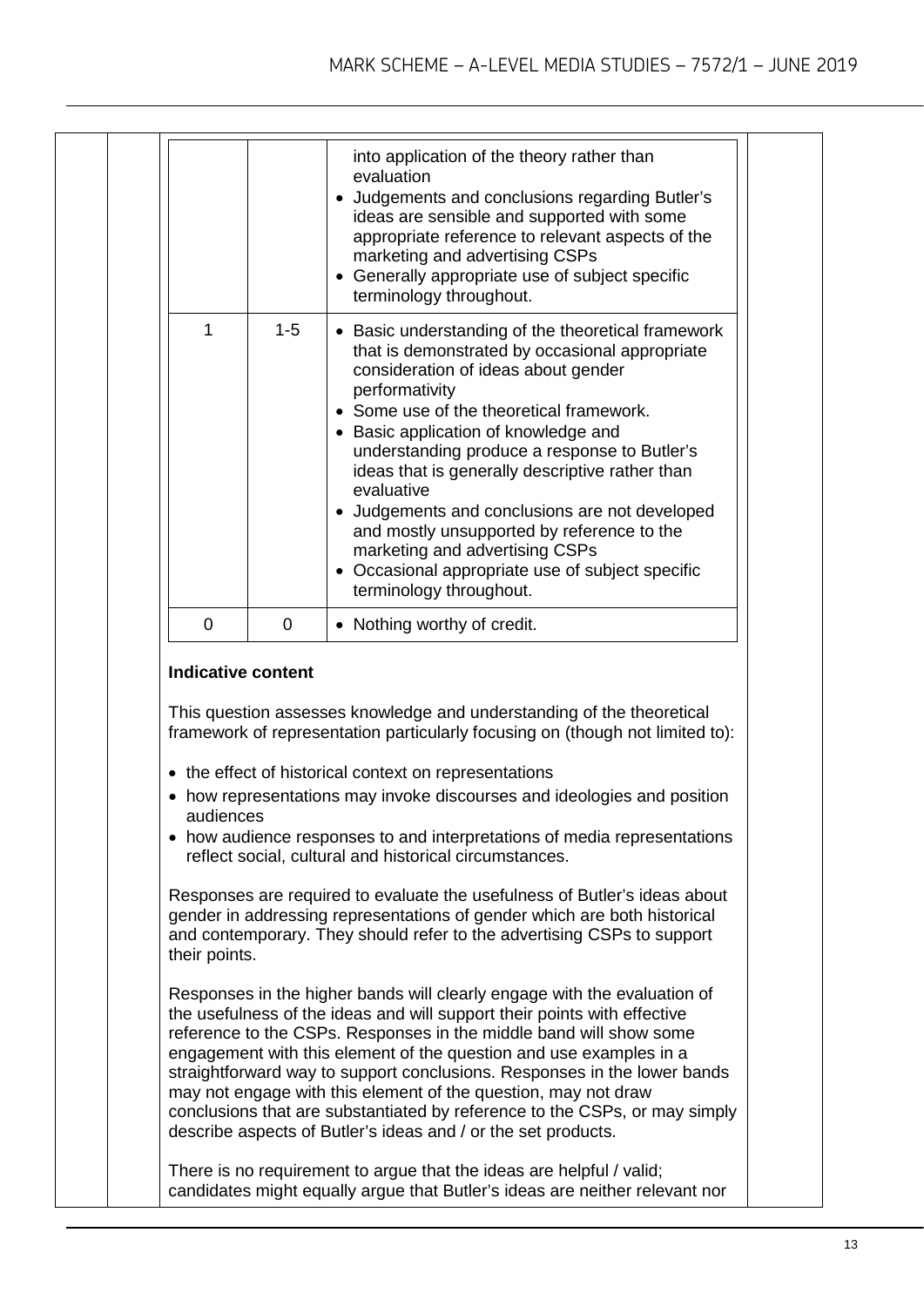| valid, or that it they are only helpful / valid to a certain extent. Various<br>conclusions are acceptable, provided they are substantiated through<br>reference to the set products.                                                                                                                                                                                                                               |
|---------------------------------------------------------------------------------------------------------------------------------------------------------------------------------------------------------------------------------------------------------------------------------------------------------------------------------------------------------------------------------------------------------------------|
| This is an extended response question. In order to achieve the highest<br>marks, a response must construct and develop a sustained line of<br>reasoning, which is coherent, relevant, substantiated and logically<br>structured.                                                                                                                                                                                    |
| Butler's ideas about gender include:                                                                                                                                                                                                                                                                                                                                                                                |
| • sex and gender<br>• gender as performativity ('a stylised repetition of acts')<br>• gender as historical situation rather than natural fact<br>• subversion.                                                                                                                                                                                                                                                      |
| Both advertisements:                                                                                                                                                                                                                                                                                                                                                                                                |
| • both products record performances of gender in specific historical<br>contexts                                                                                                                                                                                                                                                                                                                                    |
| • this is how gender is constituted as the repetition of stylised acts<br>• though 50 years apart, for Butler they are manifestations of the same<br>ongoing process creating the illusion of gender difference<br>• this is strictly not representation but rather simulation: they are signifiers<br>without a stable signified: these are essentially hyper-realities: images<br>that refer only to other images |
| • gender functions as a simulacrum, an image without an original.                                                                                                                                                                                                                                                                                                                                                   |
| Maybelline advert:                                                                                                                                                                                                                                                                                                                                                                                                  |
| • the contemporary social and cultural context of gender as fluid and<br>performative is represented in the Maybelline advert<br>• the male model subverts traditional gender expectations through                                                                                                                                                                                                                  |
| appearance, body language, transformation through make up usually<br>associated with femininity                                                                                                                                                                                                                                                                                                                     |
| • this subversion of socially constructed norms calls into question the<br>relevance and stability of gender / sex as categories (the binary doesn't<br>work)                                                                                                                                                                                                                                                       |
| $\bullet$ the male and female characters are equally interested in the product $-$<br>the mascara<br>• the woman in the advert isn't objectified or sexualised (because the                                                                                                                                                                                                                                         |
| heteronormative element is absent)<br>• the male and female characters are represented as equals and friends<br>rather than part of a power relation<br>• the representation of gender beyond binary divisions is reinforced by                                                                                                                                                                                     |
| representations of other categories such as race and ethnicity.                                                                                                                                                                                                                                                                                                                                                     |
| Score Hair Cream:                                                                                                                                                                                                                                                                                                                                                                                                   |
| • the advert emphasizes the historical character of gender: it is constituted                                                                                                                                                                                                                                                                                                                                       |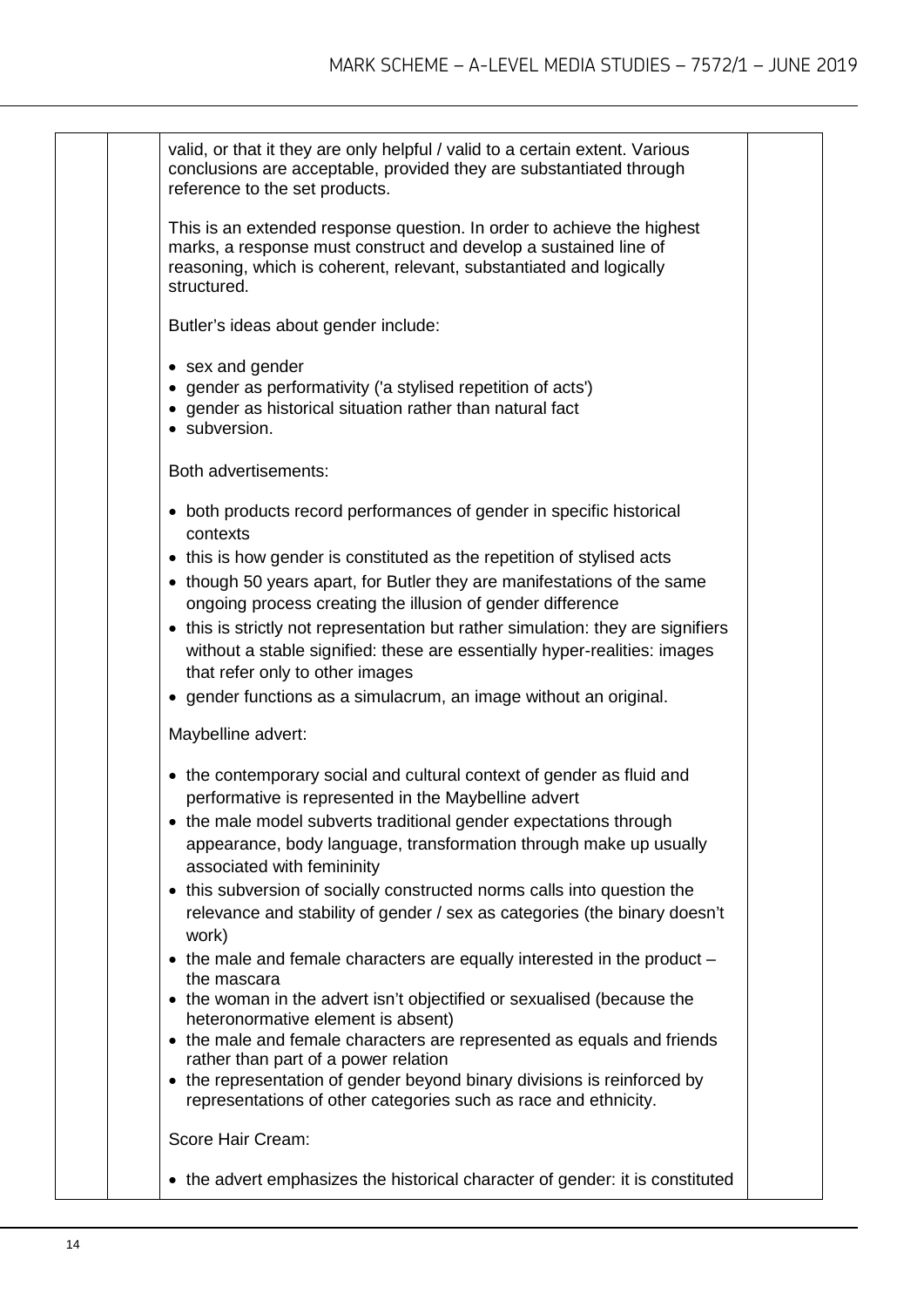| in time<br>• time makes this once more coherent but never substantial construction of<br>masculinity farcical<br>• the relationship between sex, gender, sexuality and power is transparent<br>/ exposed (deconstructed): this was never 'real' always 'fantastic'<br>• this performance of gender lacks credibility as does its certainty about<br>the gender binary it acts out |
|-----------------------------------------------------------------------------------------------------------------------------------------------------------------------------------------------------------------------------------------------------------------------------------------------------------------------------------------------------------------------------------|
| • the only remaining 'danger' is in its desperate attempt to seem funny or<br>playful (the use of costumes and dressing up might indicate this)<br>• responses may consider the differences in audiences reading the advert<br>in the 1960s and today and the ways in which this context may shape the<br>response.                                                               |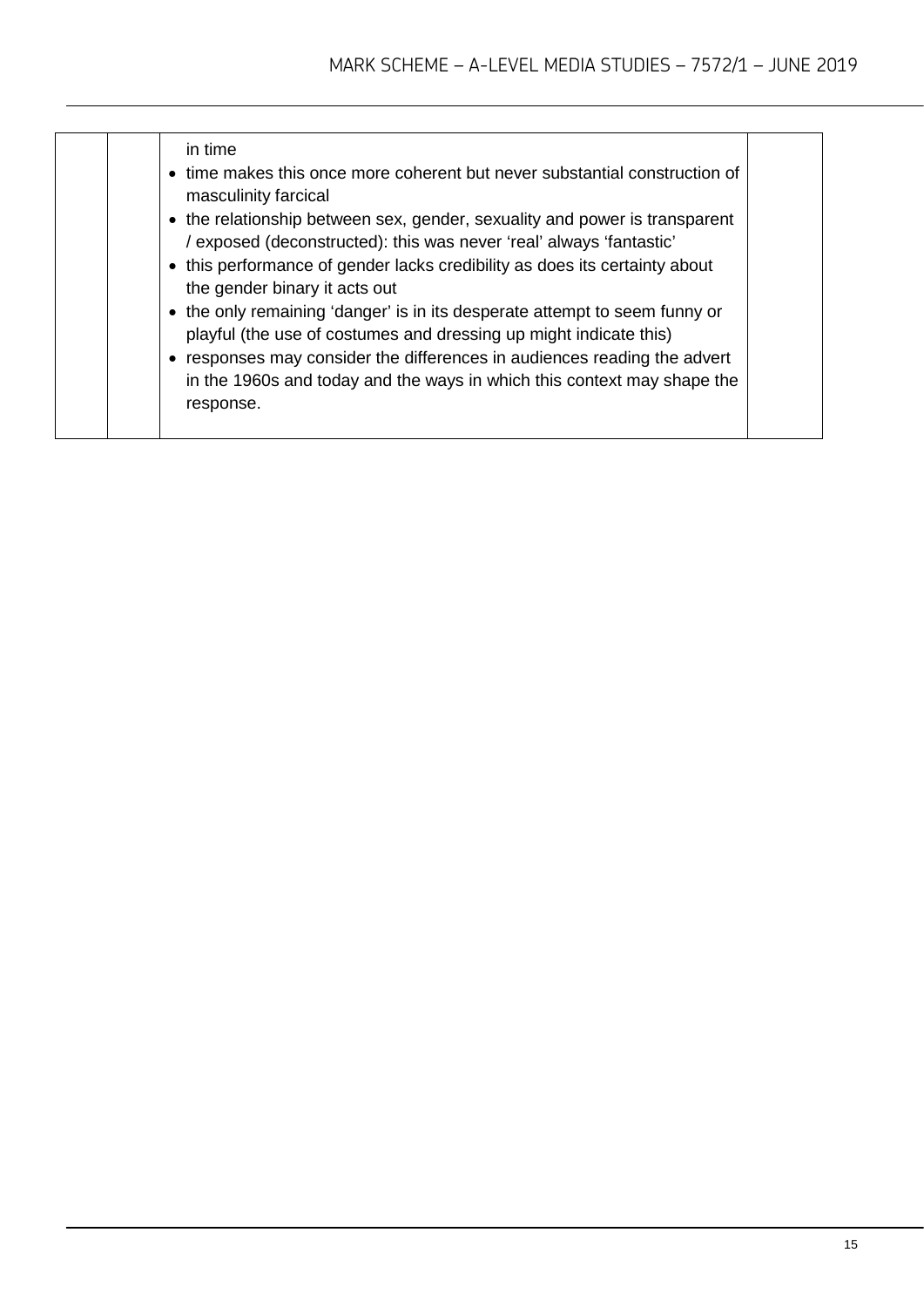| Qu | <b>Part</b> | <b>Marking guidance</b>                                                                                        |   | Total<br>marks |
|----|-------------|----------------------------------------------------------------------------------------------------------------|---|----------------|
| 05 | 1           | AO1 1a<br>Demonstrate knowledge of the theoretical frameworks of media (3 marks)                               |   | 3              |
|    |             | 1 mark for each                                                                                                |   |                |
|    |             | A company owns different businesses in the same chain of<br>production and distribution                        | A |                |
|    |             | A company owns numerous companies involved in mass media<br>enterprises                                        | в |                |
|    |             | A corporate strategy to enter into a new market or industry in<br>which the business doesn't currently operate |   |                |

| Part           | <b>Marking guidance</b>                                                                                                                                                                                                                                                                                                                                                                                                                                                                                                                                                                                                                                                                                                                                                                                                                                                  | Total<br>marks                                                   |
|----------------|--------------------------------------------------------------------------------------------------------------------------------------------------------------------------------------------------------------------------------------------------------------------------------------------------------------------------------------------------------------------------------------------------------------------------------------------------------------------------------------------------------------------------------------------------------------------------------------------------------------------------------------------------------------------------------------------------------------------------------------------------------------------------------------------------------------------------------------------------------------------------|------------------------------------------------------------------|
| $\overline{2}$ | AO1 1a<br>Demonstrate knowledge of the theoretical framework of media (3 marks)<br>Award 1 mark for identifying that fandom is 'the state of being a fan'/ 'what<br>fans do'/ 'fan activity'.<br>Award up to 2 more for appropriate specific examples.<br>• attending fan conventions<br>• publishing and exchanging fanzines and newsletters.<br>• creating, contributing to and visiting fan-based websites (on-line<br>communities)<br>• sharing commitment and opinion on forums and discussion boards<br>• writing fan fiction ("fanfic"), stories based on the universe and characters<br>of their chosen fandom<br>• creating videos and video edits related to their fan focus<br>• purchasing / accumulating / collecting merchandise / memorabilia<br>• engaging in 'cosplay' (roleplaying in costume)<br>• creating fan art<br>This is not a definitive list. | 3                                                                |
|                | audiences particularly focusing on:<br>• the role and significance of specialised audiences, including niche and<br>fan, to the media                                                                                                                                                                                                                                                                                                                                                                                                                                                                                                                                                                                                                                                                                                                                    |                                                                  |
|                |                                                                                                                                                                                                                                                                                                                                                                                                                                                                                                                                                                                                                                                                                                                                                                                                                                                                          | This question assesses knowledge of the theoretical framework of |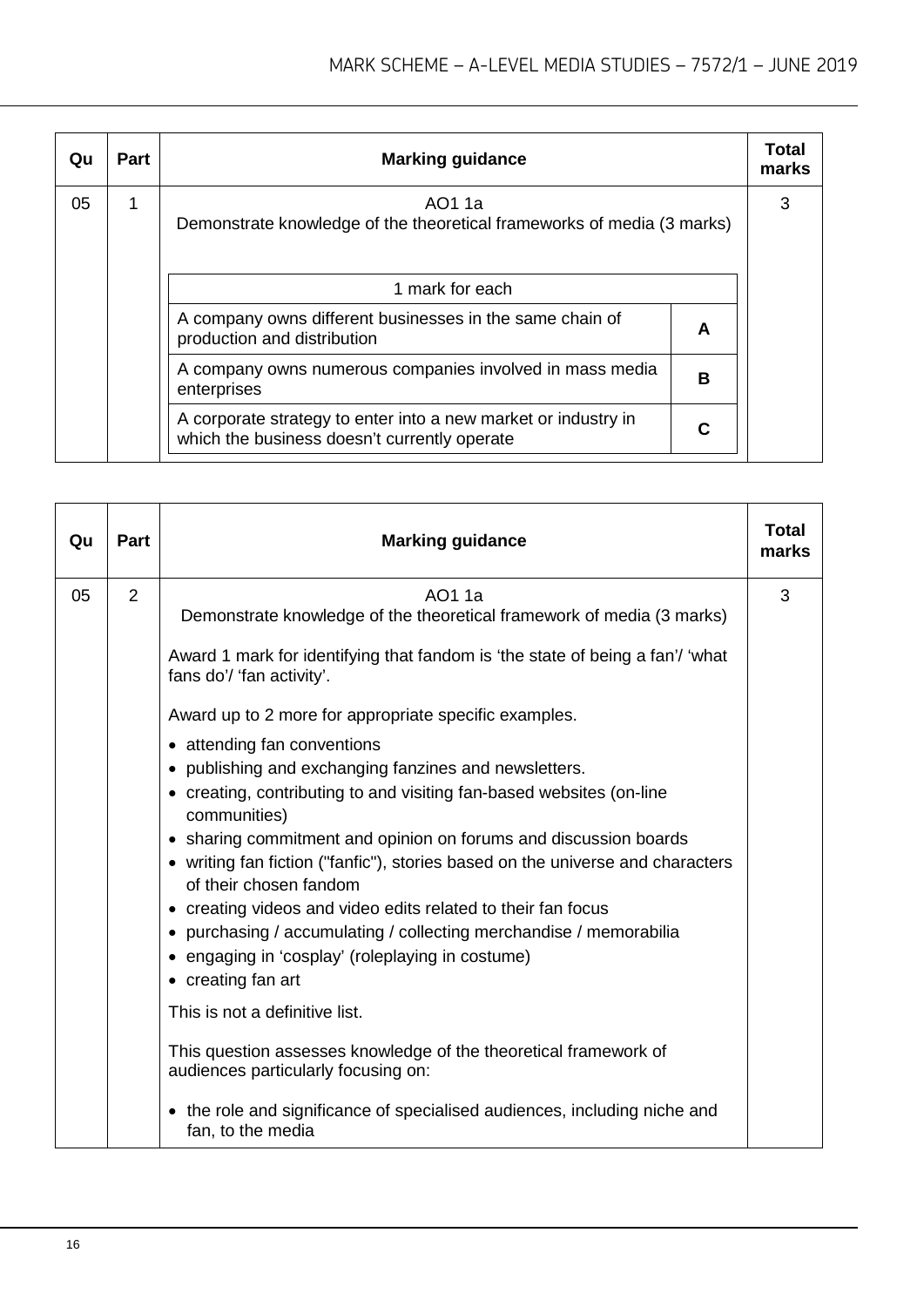| Qu | Part |                                                                                                                                                                                                                                                     |                                                              | <b>Marking guidance</b>                                                                                                                                                                                                                                                                             | <b>Total</b><br>marks |
|----|------|-----------------------------------------------------------------------------------------------------------------------------------------------------------------------------------------------------------------------------------------------------|--------------------------------------------------------------|-----------------------------------------------------------------------------------------------------------------------------------------------------------------------------------------------------------------------------------------------------------------------------------------------------|-----------------------|
| 06 |      | AO1 2a and AO1 2b<br>Demonstrate knowledge of contexts of media and their influence on<br>media products and processes (3 marks)<br>Demonstrate understanding of contexts of media and their influence<br>on media products and processes (6 marks) |                                                              |                                                                                                                                                                                                                                                                                                     | 9                     |
|    |      | Level                                                                                                                                                                                                                                               | <b>Marks</b>                                                 | <b>Descriptor</b>                                                                                                                                                                                                                                                                                   |                       |
|    |      | 3                                                                                                                                                                                                                                                   | $7 - 9$                                                      | • Excellent knowledge and understanding of the<br>influences of the media contexts on media<br>products that is consistently supported by highly<br>appropriate and effective reference to the set<br>product<br>• Consistent highly appropriate use of subject<br>specific terminology throughout. |                       |
|    |      | 2                                                                                                                                                                                                                                                   | $4 - 6$                                                      | • Good knowledge and understanding of the<br>influences of media contexts on media products<br>that is sometimes supported by generally<br>appropriate reference to the set products that is<br>sometimes effective<br>• Frequent appropriate use of subject specific<br>terminology throughout.    |                       |
|    |      | 1                                                                                                                                                                                                                                                   | $1 - 3$                                                      | • Basic knowledge and understanding of the<br>influences of media contexts on media products<br>that is generally unsupported by appropriate<br>reference to the set products with limited effect.<br>• Occasional appropriate use of subject specific<br>terminology throughout.                   |                       |
|    |      | 0                                                                                                                                                                                                                                                   | 0                                                            | • Nothing worthy of credit.                                                                                                                                                                                                                                                                         |                       |
|    |      | <b>Indicative content</b>                                                                                                                                                                                                                           |                                                              |                                                                                                                                                                                                                                                                                                     |                       |
|    |      | This question assesses knowledge and understanding of contexts of media<br>and their influence on media products and processes particularly focusing                                                                                                |                                                              |                                                                                                                                                                                                                                                                                                     |                       |
|    |      | products.                                                                                                                                                                                                                                           | distribution and circulation<br>distribution and circulation | • the specialised and institutionalised nature of media production,<br>• the relationship of recent technological change and media production,<br>• how processes of production, distribution and circulation shape media                                                                           |                       |
|    |      |                                                                                                                                                                                                                                                     |                                                              | Using Chicken as a Case Study:                                                                                                                                                                                                                                                                      |                       |
|    |      |                                                                                                                                                                                                                                                     |                                                              | Note: Production and distribution contexts, particularly of independent                                                                                                                                                                                                                             |                       |

films, inevitably overlap.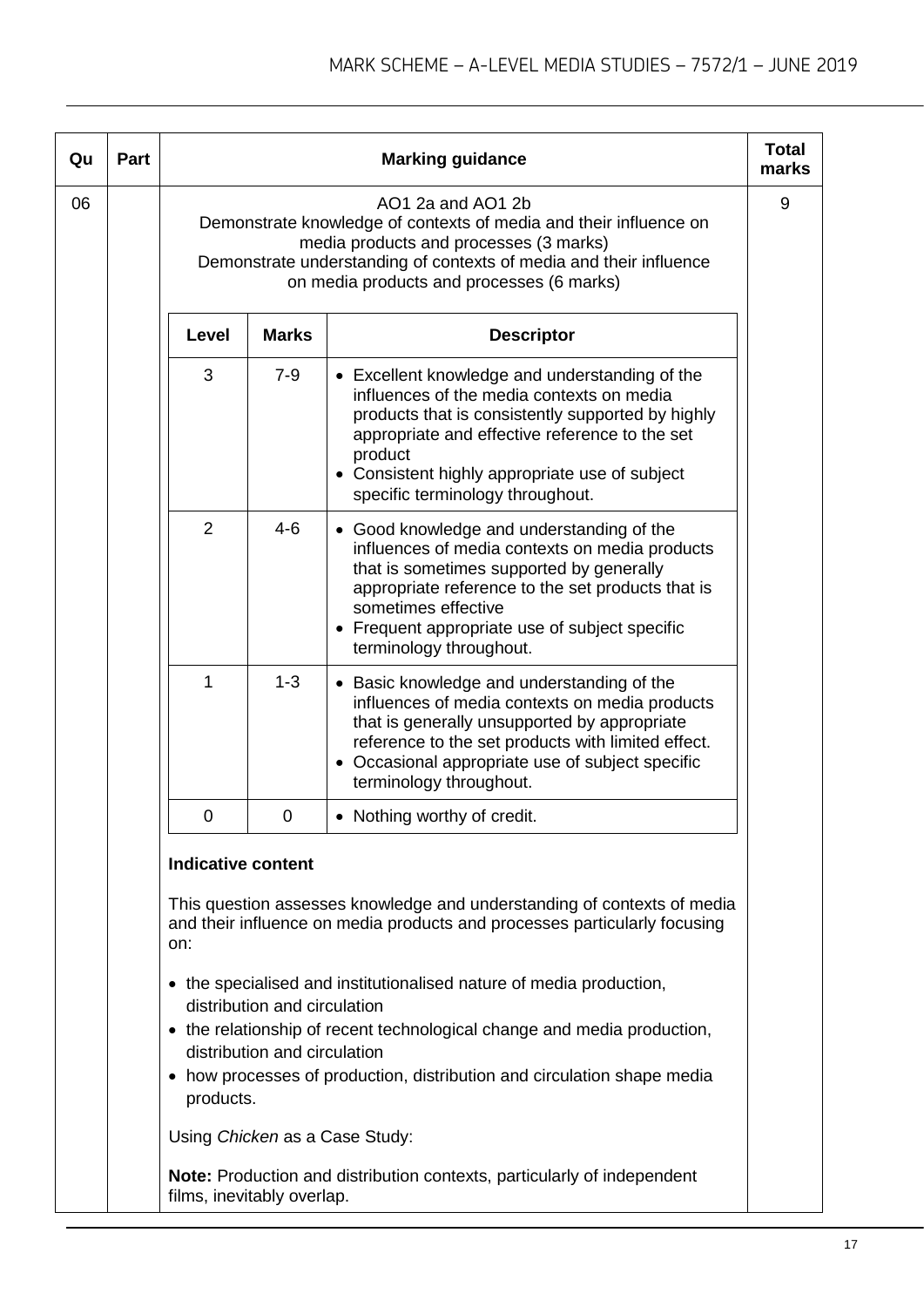|           | • Chicken is a classic example of an independent British film (taking a 'risk'                                                                                                                                                                                                                                                                                                                                   |
|-----------|------------------------------------------------------------------------------------------------------------------------------------------------------------------------------------------------------------------------------------------------------------------------------------------------------------------------------------------------------------------------------------------------------------------|
| financing | on a central character with learning difficulties, specific local context,<br>challenging content, niche audience)<br>• Chicken is an example of micro budget film making: Micro budget rather<br>than low budget film (approximately $£110,000$ ) – entirely independent<br>• money means time: Chicken took four weeks to make, therefore "No<br>pick-ups or reshoots": this puts extra pressure on the actors |
| in it     | • source is a play which Joe Stephenson had seen because a friend was                                                                                                                                                                                                                                                                                                                                            |
|           | • it emphasizes the difficulties faced by British films produced outside of<br>the mainstream for niche audiences                                                                                                                                                                                                                                                                                                |
|           | • demonstrates the way independent film makers have to draw on all<br>available resources (personnel, funding, distribution)                                                                                                                                                                                                                                                                                     |
|           | • time becomes an inevitable resource (the five years between seeing the<br>play and making the film were due to 'chasing' funding)                                                                                                                                                                                                                                                                              |
|           | • independent films usually need to create a 'company / community of<br>committed individuals (performers and technicians)                                                                                                                                                                                                                                                                                       |
|           | • preparation is vital to this kind of production (e.g. work with actors):<br>Stephenson talks about working with Scott Chambers (Richard),<br>spending "Hours and hours of discovering a complex character together                                                                                                                                                                                             |
|           | so we could bring him to life with respect and honesty"<br>• Stephenson created his own production company and relied on friends<br>and acquaintances when the big companies said 'no'                                                                                                                                                                                                                           |
|           | • electronic presence was vital to the production, distribution and impact of<br>the film (esp. social media presence: twitter, facebook etc.)                                                                                                                                                                                                                                                                   |
|           | • distribution techniques – reliance on new technology; VOD, streaming,<br>audience 'programming' (open screen etc)                                                                                                                                                                                                                                                                                              |
|           | • but also continued use of traditional marketing and distribution; trailers,<br>posters, film festivals etc.                                                                                                                                                                                                                                                                                                    |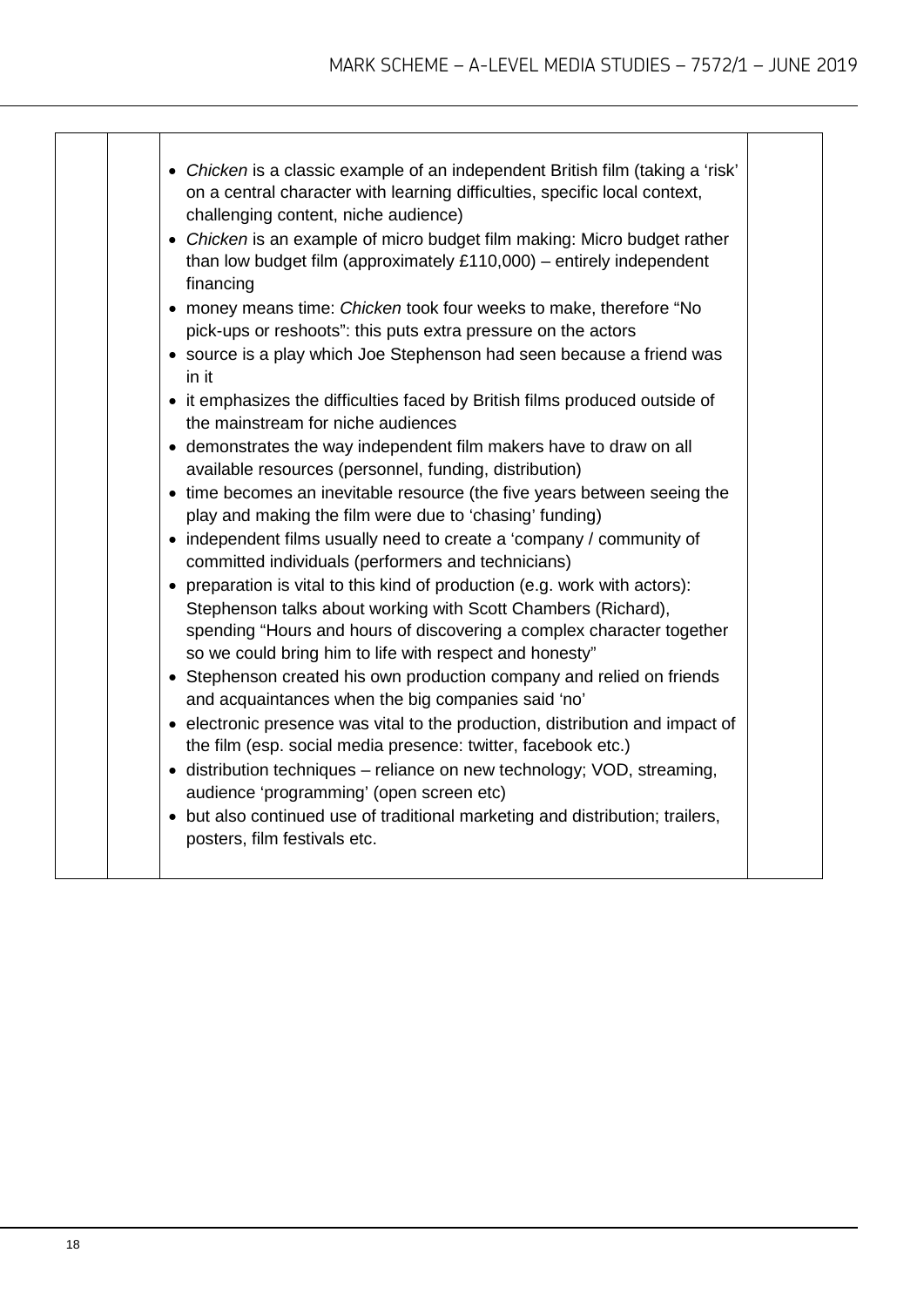| Qu | Part |                |              | <b>Marking guidance</b>                                                                                                                                                                                                                                                                                                                                                                                                                   | <b>Total</b><br>marks |
|----|------|----------------|--------------|-------------------------------------------------------------------------------------------------------------------------------------------------------------------------------------------------------------------------------------------------------------------------------------------------------------------------------------------------------------------------------------------------------------------------------------------|-----------------------|
| 07 |      |                |              | AO1 1a, AO1 1b and AO2 3<br>Demonstrate knowledge of the theoretical framework of media<br>(4 marks)<br>Demonstrate understanding of the theoretical framework of media<br>(8 marks)<br>Apply knowledge and understanding of the theoretical framework of<br>media to make judgements and draw conclusions (8 marks)                                                                                                                      | 20                    |
|    |      | Level          | <b>Marks</b> | <b>Descriptor</b>                                                                                                                                                                                                                                                                                                                                                                                                                         |                       |
|    |      | 4              | 16-20        | • Excellent and accurate knowledge and<br>understanding of the theoretical framework that is<br>demonstrated by consistently appropriate<br>evaluation of the extent to which intention guides<br>reception<br>• Excellent, astute judgements and conclusions<br>that are consistently well supported by relevant<br>examples from the set products<br>• Consistent highly appropriate use of subject<br>specific terminology throughout. |                       |
|    |      | 3              | $11 - 15$    | • Good knowledge and understanding of the<br>theoretical framework that is demonstrated via<br>frequent appropriate evaluation of the extent to<br>which intention guides reception<br>• Good judgements and conclusions that are often<br>supported by relevant examples from the set<br>products<br>• Frequent appropriate use of subject specific<br>terminology throughout.                                                           |                       |
|    |      | $\overline{2}$ | $6 - 10$     | • Satisfactory knowledge and understanding of the<br>theoretical framework that is demonstrated by<br>generally appropriate evaluation of the extent to<br>which intention guides reception<br>• Satisfactory judgements and conclusions that are<br>sometimes supported by examples from the set<br>products<br>Generally appropriate use of subject specific<br>٠<br>terminology throughout.                                            |                       |
|    |      | 1              | $1 - 5$      | • Basic knowledge and understanding of the<br>theoretical framework that is demonstrated by<br>occasional appropriate evaluation of the extent to<br>which intention guides reception<br>• Basic judgements and conclusions that are<br>generally unsupported by examples from the set<br>products<br>• Occasional appropriate use of subject specific<br>terminology.                                                                    |                       |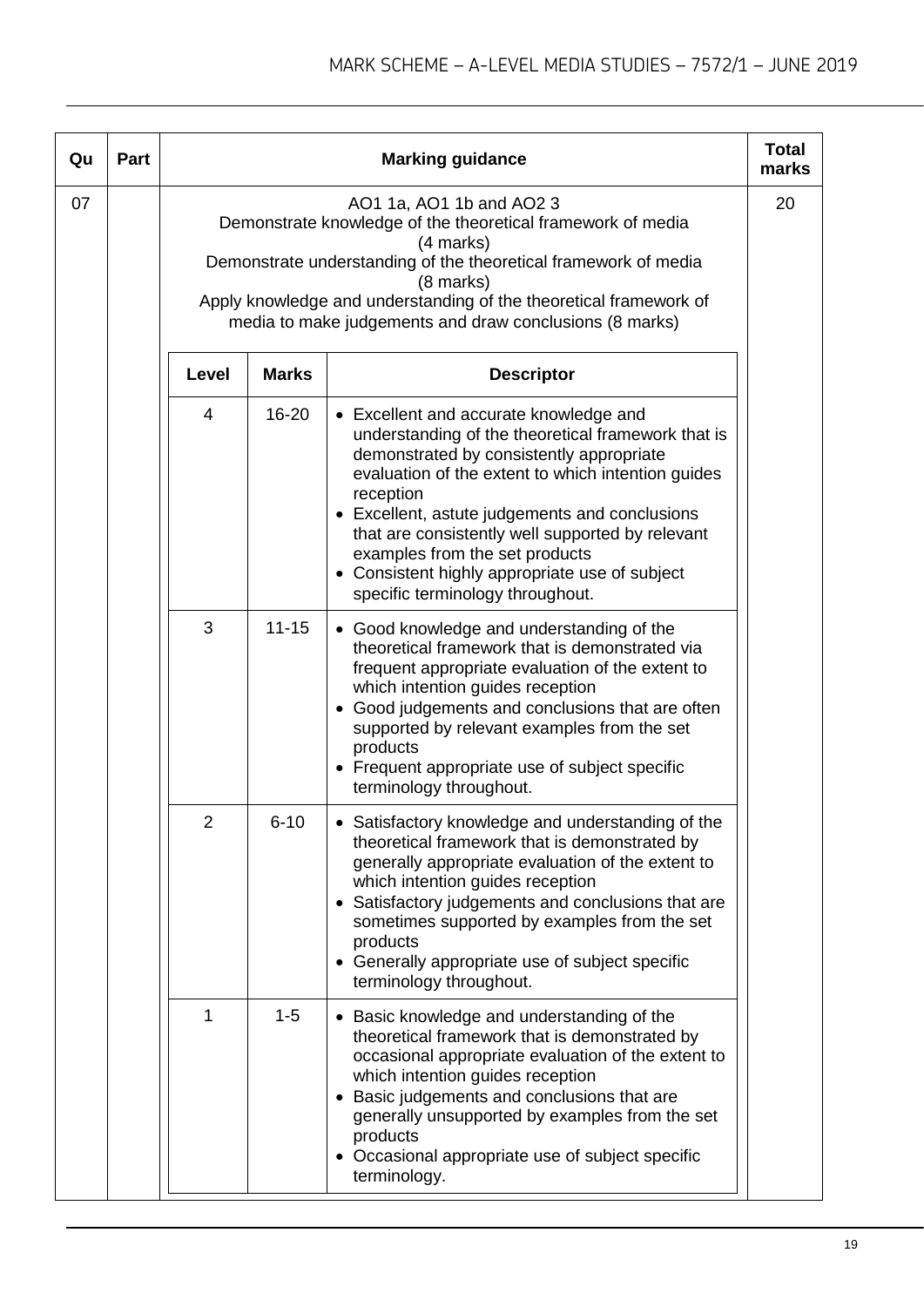| • Nothing worthy of credit.<br>0<br>0                                                                                                                                                                                                                                                                                                                                                                                                                                                                                                                                                                                                 |
|---------------------------------------------------------------------------------------------------------------------------------------------------------------------------------------------------------------------------------------------------------------------------------------------------------------------------------------------------------------------------------------------------------------------------------------------------------------------------------------------------------------------------------------------------------------------------------------------------------------------------------------|
| <b>Indicative content</b>                                                                                                                                                                                                                                                                                                                                                                                                                                                                                                                                                                                                             |
| This question assesses knowledge and understanding of the theoretical<br>framework of audiences particularly focusing on (though not limited to):                                                                                                                                                                                                                                                                                                                                                                                                                                                                                     |
| • how media producers target, attract, reach, address and potentially<br>construct audiences through the ways in which they are marketed,<br>distributed and circulated<br>• how audiences interpret the media, including how they may interpret the<br>same media in different ways.                                                                                                                                                                                                                                                                                                                                                 |
| Responses are required to consider the extent to which intention is a<br>powerful (even exclusive) determinant of meaning (how influential /<br>effective is the preferred meaning?) with relation to both of the Radio<br>CSPs.                                                                                                                                                                                                                                                                                                                                                                                                      |
| Responses in the higher bands will clearly engage with the consideration of<br>how significant intention (the preferred reading) might be and will support<br>their points with effective reference to both of the CSPs. Responses in the<br>middle band will show some engagement with this element of the question<br>and use examples in a straightforward way to support conclusions.<br>Responses in the lower bands may not engage with this element of the<br>question, may not draw conclusions that are substantiated by reference to<br>the CSPs, or may simply describe aspects of regulation and / or the set<br>product. |
| Note: There is no requirement to cover both Products equally or to be<br>comparative. Responses which fail to address both CSPs should not be<br>awarded marks above the middle of Level 3 (13).                                                                                                                                                                                                                                                                                                                                                                                                                                      |
| There is no requirement to argue that "Media audiences always respond to<br>media products in the way that producers intended". Candidates might<br>equally argue that there are other factors which rival or outdo intention as a<br>significant factor (factors like 'context', the experience/ outlook of the<br>audience or the status of the sender). Various conclusions are acceptable,<br>provided they are substantiated through analysis of the set products.                                                                                                                                                               |
| Responses need to show understanding of the construction of meanings<br>and the potential role of audiences in these processes:                                                                                                                                                                                                                                                                                                                                                                                                                                                                                                       |
| Reponses will vary depending on the specific examples chosen:                                                                                                                                                                                                                                                                                                                                                                                                                                                                                                                                                                         |
| The question intends to prompt a debate about how products have<br>meaning(s) with particular reference to the roles of the producer and<br>audience and this debate is what generates 'achievement' (rather than the<br>particular position taken in response to the question's assertion). This might<br>involve:                                                                                                                                                                                                                                                                                                                   |
| • suggesting a version of what the 'intended meaning' / 'preferred reading'<br>of each product might be (the CSPs offer very different kinds of<br>experience in this regard)                                                                                                                                                                                                                                                                                                                                                                                                                                                         |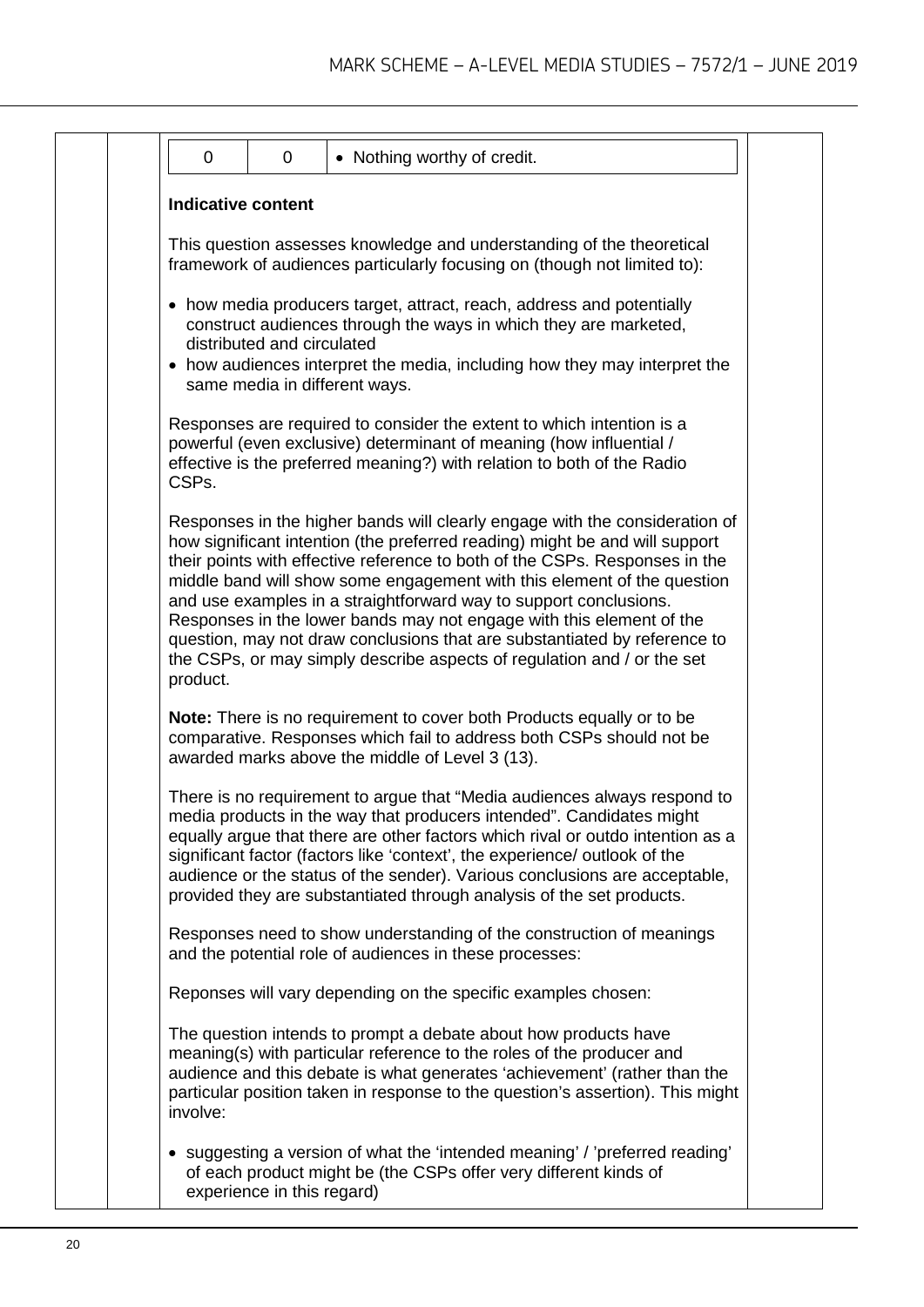| • considering the ways in which the products embody / validate /<br>encourage these privileged versions (dominant discourses): Hall's idea of<br>the 'dominant hegemonic reading' might be useful here |  |
|--------------------------------------------------------------------------------------------------------------------------------------------------------------------------------------------------------|--|
| • exploring other possible interpretations with reference to the character,<br>range and diversity of the audience (Hall's ideas about 'negotiated' and                                                |  |
| 'oppositional' readings might also help here)                                                                                                                                                          |  |
| • coming to some tentative conclusion following this discussion: it is very<br>unlikely candidates will find the proposition either entirely proven or                                                 |  |
|                                                                                                                                                                                                        |  |

## *The Surgery*:

completely without substance.

- the form, style and content of *The Surgery* is bound up with its identity as a product of public service broadcasting regulation.
- *The Surgery* is a product of Radio 1's policy and commitment to providing particular kinds of services
- the intention of every issue is bound up with requirements to be educational and socially useful (give an example from a particular episode)
- the other generic element of the product's pitch is the need to target a young audience by dealing with difficult issues and building interactive elements (within a regulatory framework)
- *The Surgery* also wants to address diverse audiences by age, location, ethnicity etc
- *The Surgery* wants to offer useful advice in an appropriate way to a largely student audience: it wants to be cool and reliable!
- there are clearly other readings that can be made by this audience who have this kind of information available in many different formats. Its demise in 2017 might suggest that these 'oppositional readings' were becoming 'dominant'.

*The War of the Worlds*:

- *The War of the Worlds* remains a kind of 'cause célèbre' for the study of media effects
- it's 'preferred reading' is more difficult to identify due to issues of 'authorship', genre and context
- the product is multi-layered and multi-authored: H.G. Welles adapted by Howard Koch, directed and narrated by Orson Welles
- there is a broadly understood set of codes and conventions for media products – Welles / the producers of *The War of the Worlds* chose to subvert and challenge these codes and conventions (both of radio drama and literary adaptations)
- though the primary purpose was undeniably to entertain, it could be that those who decoded the program as factual were responding to an intended meaning
- the producers needed readings of the product that took it to be factual in order for it to have impact
- most people who listened understood the joke and took it to be a piece of